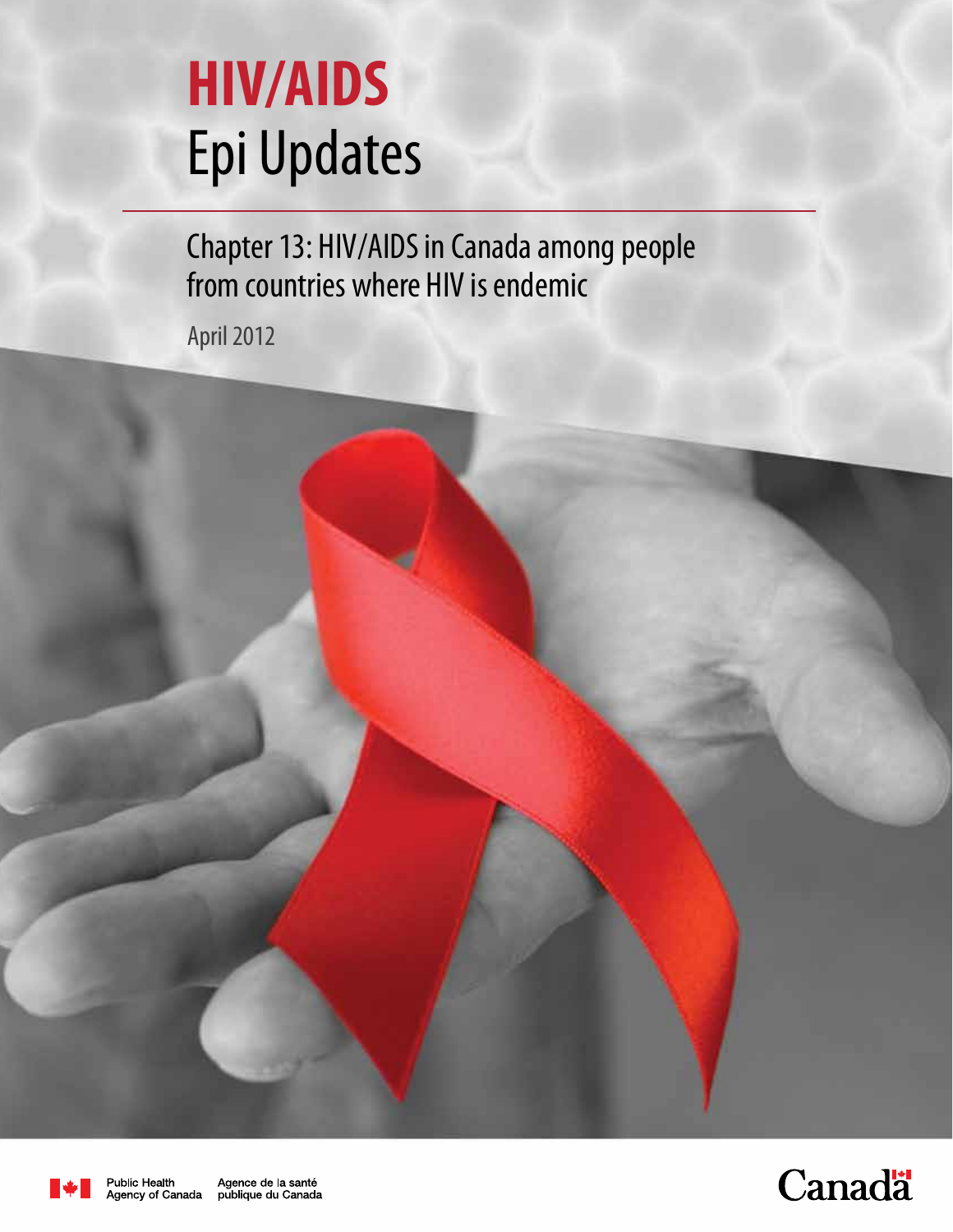#### **Mission**

*To promote and protect the health of Canadians through leadership, partnership, innovation and action in public health.*

—Public Health Agency of Canada

*HIV/AIDS Epi Update — Chapter 13: HIV/AIDS in Canada among people from countries where HIV is endemic*  is available on Internet at the following address: http://www.phac-aspc.gc.ca

Également disponible en français sous le titre : *Actualités en épidémiologie du VIH/sida – Chapitre 13 : Le VIH/sida au Canada chez les personnes originaires de pays où le VIH est endémique*

#### **To obtain a copy of the report, send your request to:**

Centre for Communicable Diseases and Infection Control Public Health Agency of Canada 100 Eglantine Driveway, Health Canada Building A.L. 0602C, Tunney's Pasture Ottawa, ON K1A 0K9 E-mail: ccdic-clmti@phac-aspc.gc.ca

#### **Or from**

Canadian AIDS Treatment Information Exchange (CATIE) 555 Richmond Street West, Suite 505 Toronto, Ontario M5V 3B1 Toll free: 1-800-263-1638 E-mail: orderingcentre@catie.ca

This publication can be made available in alternative formats upon request.

© Her Majesty the Queen in Right of Canada, 2012

| <b>Print</b> Cat.: HP40-56/13-2012E | <b>PDF</b> $Cat: HP40-56/13-2012E-PDF$ |
|-------------------------------------|----------------------------------------|
| ISBN: 978-1-100-20523-6             | ISBN: 978-1-100-20524-3                |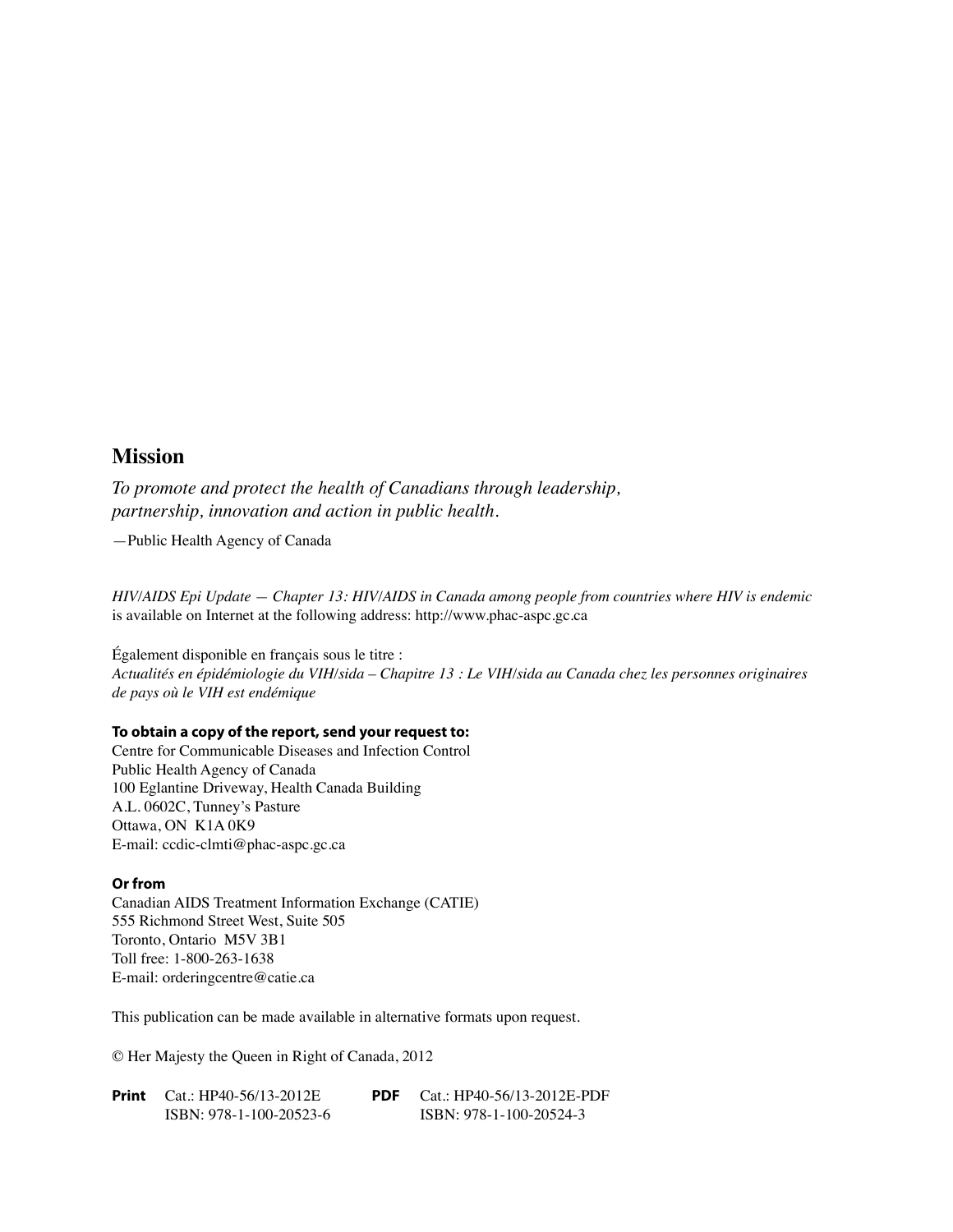# **Acknowledgements**

National level HIV and AIDS surveillance is possible as a result of all provinces and territories participating in, and setting directions for, HIV and AIDS surveillance. Accordingly, the Centre for Communicable Diseases and Infection Control acknowledges the provincial/territorial HIV/AIDS coordinators, public health units, laboratories, healthcare providers and reporting physicians for providing the non-nominal confidential data that enable this report to be published. Without their close collaboration and participation in HIV and AIDS surveillance, the publication of this report would not have been possible.

We also thank Web Site and Intranet Operations, PHAC, for its contribution in helping us host the report on the Internet.

**N.B.** This document must be cited as the source for any extracted information.

**Suggested citation:** Public Health Agency of Canada. *HIV/AIDS Epi Updates: HIV/AIDS in Canada among people from countries where HIV is endemic, April 2012,* Centre for Communicable Diseases and Infection Control, Public Health Agency of Canada, 2012.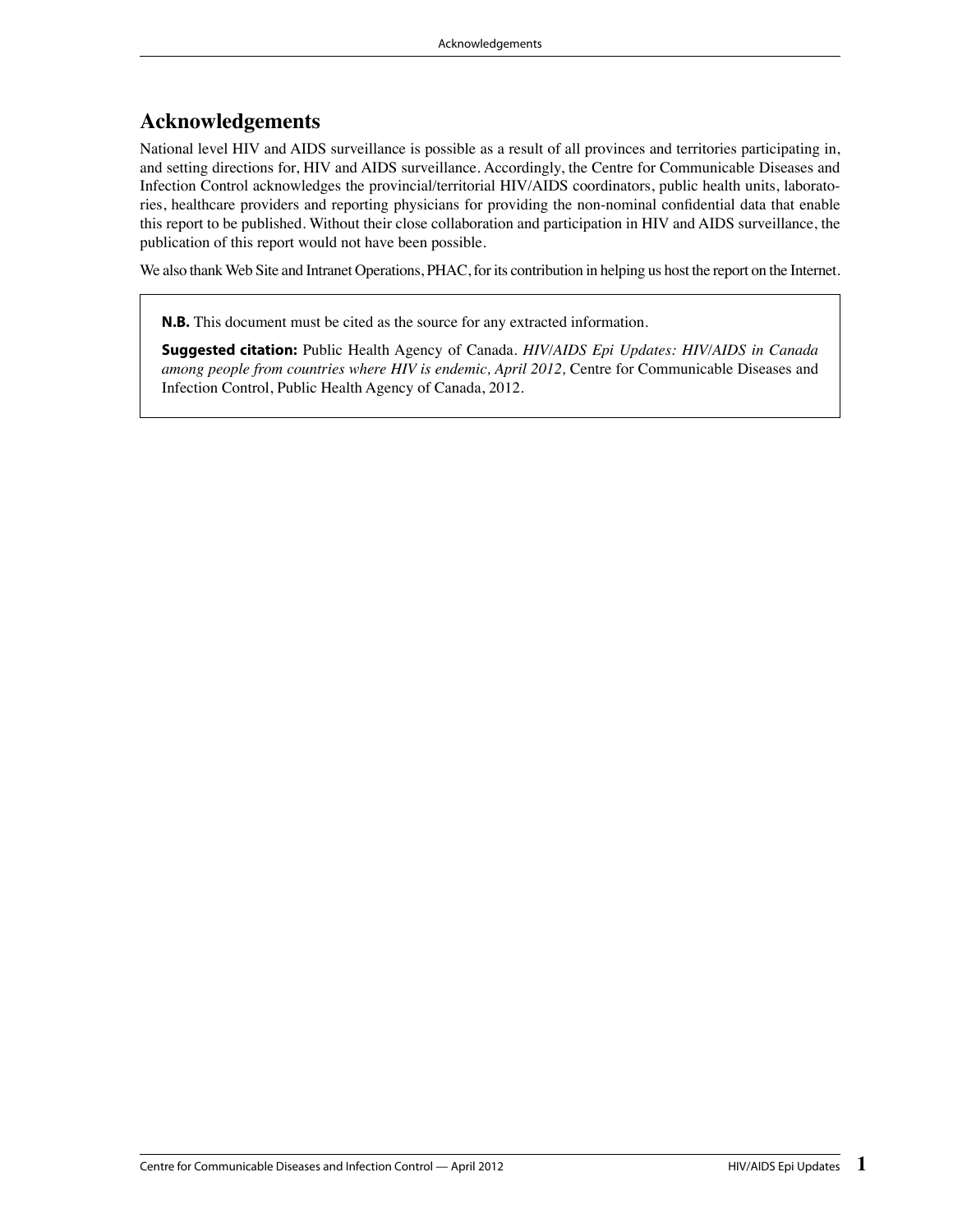# **Centre for Communicable Diseases and Infection Control**

#### **Surveillance and Epidemiology Division**

**Tel.:** (613) 954-5169 **Fax:** (613) 957-2842

#### **Division personnel who contributed to the production of this chapter are noted below:**

| Division Director   | Dr. Chris Archibald |
|---------------------|---------------------|
| Executive Assistant | Louise Chevrier     |

#### **HIV/AIDS and Tuberculosis Core Surveillance Section**

Manager Jessica Halverson Senior Surveillance Analyst Kristina Lalonde Tomas Senior Epidemiologist Qiuying Yang Research Analyst Chris Houston

#### **HIV/AIDS Enhanced Surveillance Section**

Manager Susanna Ogunnaike-Cooke<br>Senior Epidemiologist (contractor) Munira Nurhbai Senior Epidemiologist (contractor) Munira Nurhbai<br>
Senior Epidemiologist Marissa McGuire Senior Epidemiologist Senior Epidemiologist Jill Tarasuk Senior Epidemiologist Mubeen Aslam Surveillance Officer Chantal Nelson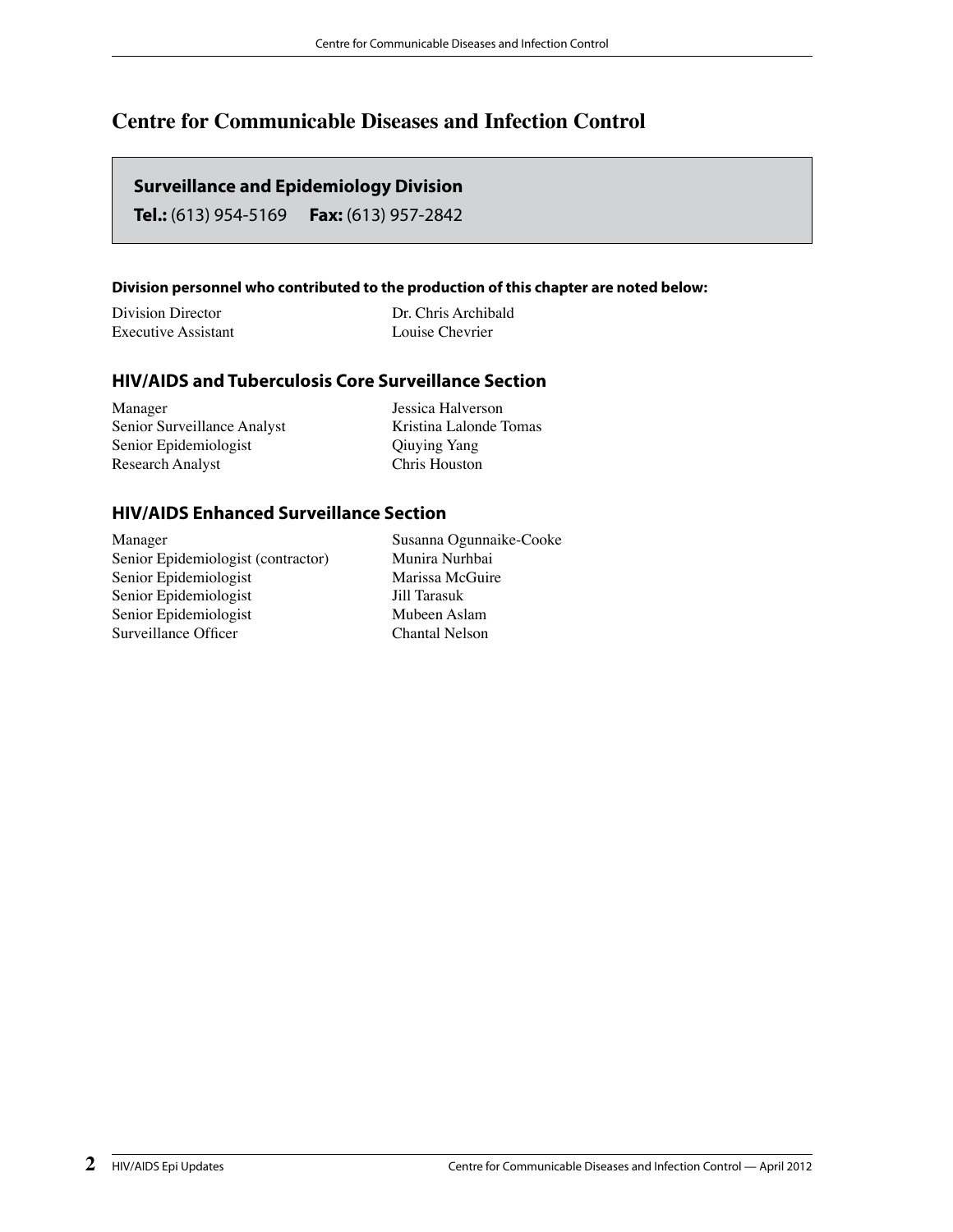# **Overview of the HIV/AIDS Epi Update Development and Methodology**

#### **Objective**

The primary objective of the HIV/AIDS *Epi Update* publication is to provide up-to-date information on trends and developments in the epidemiology of HIV infection, AIDS and associated risk factors in Canada. Prior to 2007, the *Epi Update* was published annually. A new staggered approach has since been developed - each chapter will now be published as a stand-alone document that will be updated as new epidemiologic data become available. Chapters 1 to 12 were first published in this new booklet format in July 2010 and can be accessed at http://www.phac-aspc.gc.ca/ *aids-sida/publication/epi/2010/index-eng.php*.

#### **Search Methodology**

A Health Canada librarian developed a detailed search strategy to generate a list of relevant HIV literature citations within the context of a Canadian population. A broad search was done using the SCOPUS database, a bibliographic database containing abstracts and citations for scholarly journal articles. Search terms included "HIV" and "Canada". This yielded a large number of results, as it was designed to be a comprehensive search strategy.

Articles were screened by title and/or abstract using pre-defined inclusion/exclusion criteria.

To identify other relevant documents, such as reports, news articles and exposés, a Web search was done using search engines such as Google™; this search also used the search terms "HIV" and "Canada". RSS (Really Simple Syndication) feeds were set up through the Health Canada Library to locate any newly published media reports within the parameters of the literature search objectives.

#### **Inclusion Criteria**

Articles meeting the following criteria were included in the *HIV/AIDS Epi Update* reference materials:

- $\blacksquare$  Articles that referred to the vulnerable population addressed in the current chapter, as specified in The *Federal Initiative to Address HIV/AIDS in Canada*, which include Aboriginal peoples, at-risk youth, women, people who inject drugs (IDU), men who have sex with men (MSM), prison inmates, people from countries where HIV is endemic, people living with HIV/AIDS as identified by the Federal Initiative.
- Independent variable: HIV-associated risk behaviours, social determinants of health.
- **Dependant variable: HIV and associated outcomes.**
- Study design: surveillance, epidemiologic studies, socio-behavioural, relevant randomized controlled trial (RCT), qualitative research and community-based research.
- Country/populations: Canada/populations of people who reside in Canada.
- **Peer-reviewed literature.**
- Grey literature, such as agency reports, conference abstracts.
- Articles written in English or French.

#### **Exclusion Criteria**

Articles meeting the following criteria were excluded from the Epi Updates reference list:

- Studies relating to animals.
- Drug trials.
- **Program evaluation reports, discussions on surveillance methodology, articles that include HIV** and populations of interest but focus on condition/topic other than HIV (e.g. cardiovascular disease in HIV populations), similar articles published with different titles/order of authors.
- Articles written in languages other than French or English.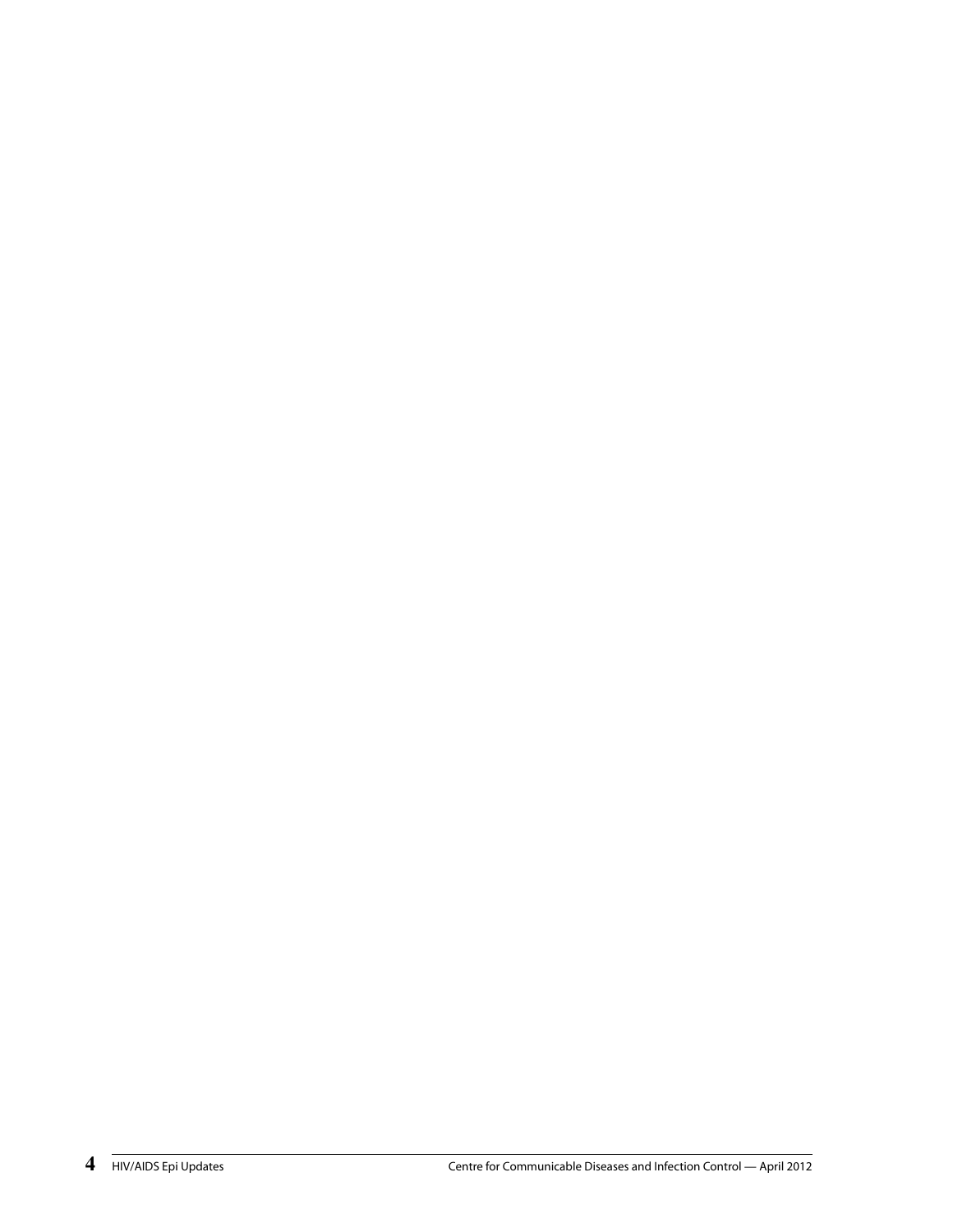www.phac-aspc.gc.ca/hast-vsmt/ **APRIL 2012** 

# **HIV/AIDS in Canada among people from countries where HIV is endemic**

# **At a Glance**

**13**

- **People from countries where HIV** is endemic are disproportionally affected by HIV/AIDS in Canada. They represent 14% of people living with HIV in Canada while representing only 2.2% of the population.
- The estimated new infection rate among individuals born in HIVendemic countries is about 8.5 times higher than among other Canadians.
- People with HIV who are born in HIV-endemic countries and whose infection is attributed to heterosexual contact (Het-Endemic) are diagnosed at a younger age relative to other heterosexual contact exposure subcategories: Over 75% of positive HIV test reports assigned to the Het-Endemic exposure subcategory are among individuals under the age of 40 years, compared to 60% among other heterosexual exposure subcategories.
- The majority of reported HIV positive test reports assigned to the Het-Endemic exposure sub-category are people who self-identified as Black.
- In Canada, HIV/AIDS has a significant impact on women from countries where HIV is endemic. Females 15 years of age or older represented 55.3% of positive HIV test reports attributed to the Het-Endemic exposure subcategory between 1998 and 2009 and 40.7% of AIDS cases during this same time period.

# **Introduction**

This chapter draws together findings from multiple sources to provide an update on the status of HIV and AIDS in Canada among people from countries where HIV is endemic. Specifically, it starts with a summary of the estimated prevalence and incidence of HIV among this population in Canada. In addition, this chapter also presents data from the most recently available routine HIV and AIDS national surveillance data and selected findings from recent research. This chapter concludes with a discussion of the strengths and limitations of existing research and provides a summary of the findings presented.

# **Background**

# **Global HIV/AIDS epidemic update**

The Joint United Nations Programme on HIV/AIDS (UNAIDS) estimated that at the end of 2009 the total number of people living with HIV/AIDS was 33.3 million [range: 31.4 million - 35.3 million] worldwide.<sup>1</sup> There is substantial geographic variability in HIV prevalence, patterns of infection incidence and modes of transmission. Sub-Saharan Africa continues to be the most heavily affected region, accounting for an estimated 69% (1.8 million [1.6 million - 2.0 million]) of all new HIV infections in 2009, and 72% of the world's 1.8 million [1.6 million to 2.1 million] AIDS-related deaths. In UNAIDS's 2010 global report, the highest regional HIV prevalence rates were in Sub-Saharan Africa (5.0% [4.7%-5.2%]) and in the Caribbean  $(1.0\%~[0.9\%~-1.1\%])$ .<sup>1</sup>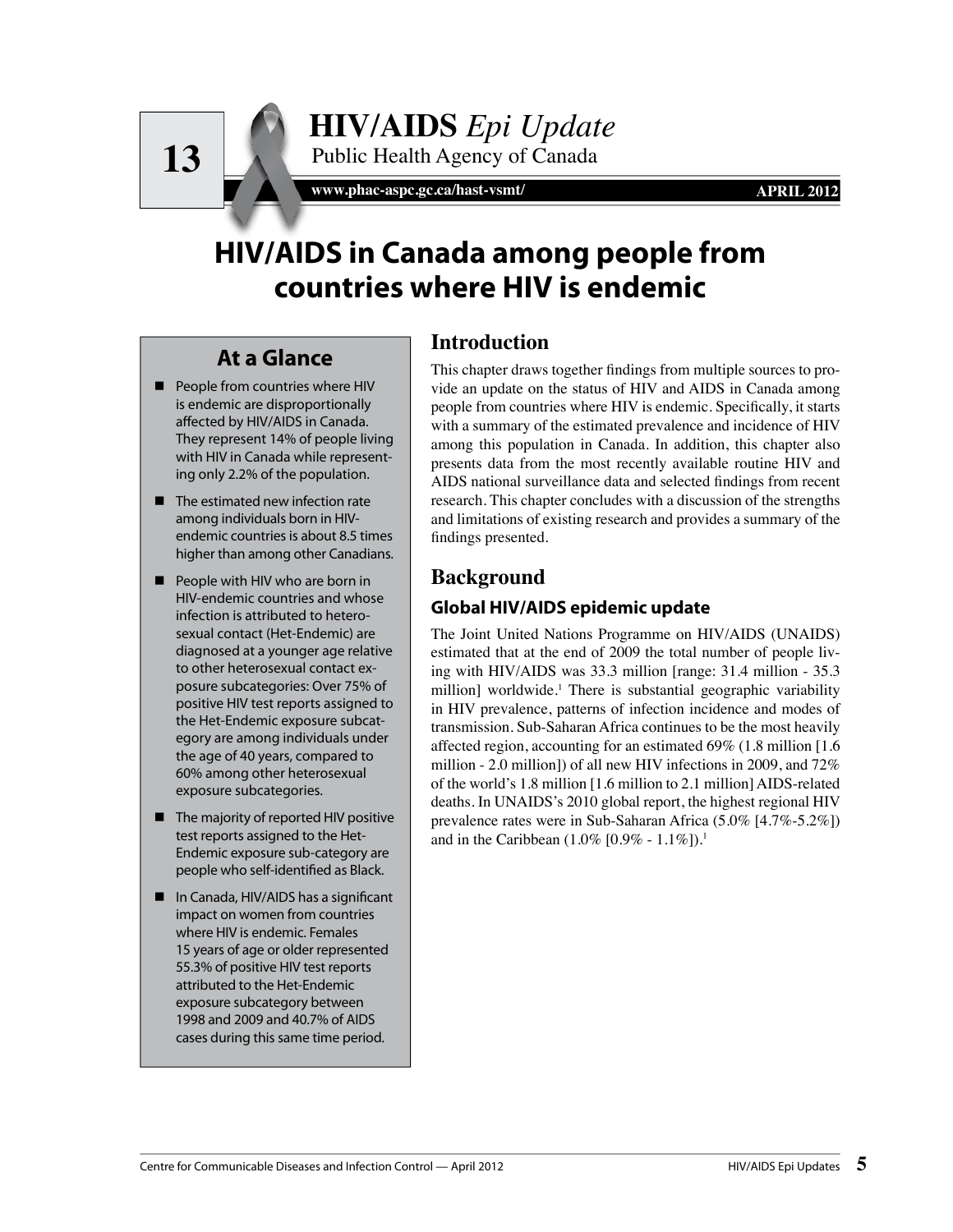| <b>Region</b>                        | <b>Adults and children</b><br>[low - high estimate]          | Adult (15-49) prevalence<br>percentage [low - high estimate] |
|--------------------------------------|--------------------------------------------------------------|--------------------------------------------------------------|
| Sub-Saharan Africa                   | 22.5 million<br>[20.9 million - 24.2million]                 | 5.0<br>$[4.7 - 5.2]$                                         |
| Middle East and<br>North Africa      | 460 000<br>[400 000 - 530 000]                               | 0.2<br>$[0.2 - 0.3]$                                         |
| South and<br>South-East Asia         | 4.1 million<br>[3.7 million - 4.6 million]                   | 0.3<br>$[0.3 - 0.3]$                                         |
| East Asia                            | 770 000<br>[560 000 - 1.0 million]                           | 0.1<br>$[0.1 - 0.1]$                                         |
| Oceania                              | 57 000<br>$[50000 - 64000]$                                  | 0.3<br>$[0.2 - 0.3]$                                         |
| Central and<br>South America         | 1.4 million<br>$[1.2 \text{ million} - 1.6 \text{ million}]$ | 0.5<br>$[0.4 - 0.6]$                                         |
| Caribbean                            | 240 000<br>[220 000 - 270 000]                               | 1.0<br>$[0.9 - 1.1]$                                         |
| Eastern Europe<br>and Central Asia   | 1.4 million<br>$[1.3$ million - 1.6 million]                 | 0.8<br>$[0.7 - 0.9]$                                         |
| Western and<br><b>Central Europe</b> | 820 000<br>[720 000 - 910 000]                               | 0.2<br>$[0.2 - 0.2]$                                         |
| North America                        | 1.5 million<br>$[1.2$ million - 2.0 million]                 | 0.5<br>$[0.4 - 0.7]$                                         |
| Total                                | 33.3 million<br>[31.4 million - 35.3 million]                | 0.8<br>$[0.7 - 0.8]$                                         |

#### **Table 13-1: Estimated number of people living with HIV globally and by region, 2009**

Source: UNAIDS Report on the global AIDS epidemic, 2010, p. 20

#### **Understanding the term "HIV-endemic countries"**

The Public Health Agency of Canada's (PHAC) Centre for Communicable Diseases and Infection Control (CCDIC) maintains a list of countries with generalized epidemics<sup>a</sup> and refers to these countries as "HIVendemic countries" (HEC) or "countries where HIV is endemic" for the purpose of surveillance. Countries where HIV is endemic are defined as those where the prevalence of HIV among adults (age 15-49 years) is 1.0% or greater and one of the following:

■ 50% or more of HIV cases are attributed to heterosexual transmission;

- a male to female ratio of 2:1 or less among prevalent infections; or
- $\blacksquare$  HIV prevalence greater than or equal to 2% among women receiving prenatal care.

A list of countries where HIV is endemic, as per the above definition, appears in Appendix 1. This list contains a total of 71 countries, of which 42 are in Africa (mostly Sub-Saharan Africa), 26 are in the Caribbean and Central/South Central America, and three are in Asia.

It is important to differentiate between this epidemiological population definition and other intersecting definitions, such as populations/communities defined by race, ethnicity or immigration status. Figure 13- 1 illustrates some of the relevant intersecting dimensions, some of which are used in the research studies summarized later in this chapter. For the purposes of Canadian national HIV/AIDS surveillance, the dimension of focus is people in Canada who were born in countries where HIV is endemic.

<sup>&</sup>lt;sup>a</sup> UNAIDS defines a generalized epidemic as one where HIV is firmly established in the general population; Although sub-populations at high risk may continue to contribute disproportionately to the spread of HIV, sexual networking in the general population is sufficient to sustain an epidemic independent of sub-populations at higher risk of infection; Numerical proxy: HIV prevalence consistently over one percent in pregnant women (see http://www.unaids.org/en/media/unaids/contentassets/dataimport/ publications/irc-pub01/jc370-2ndgeneration\_en.pdf)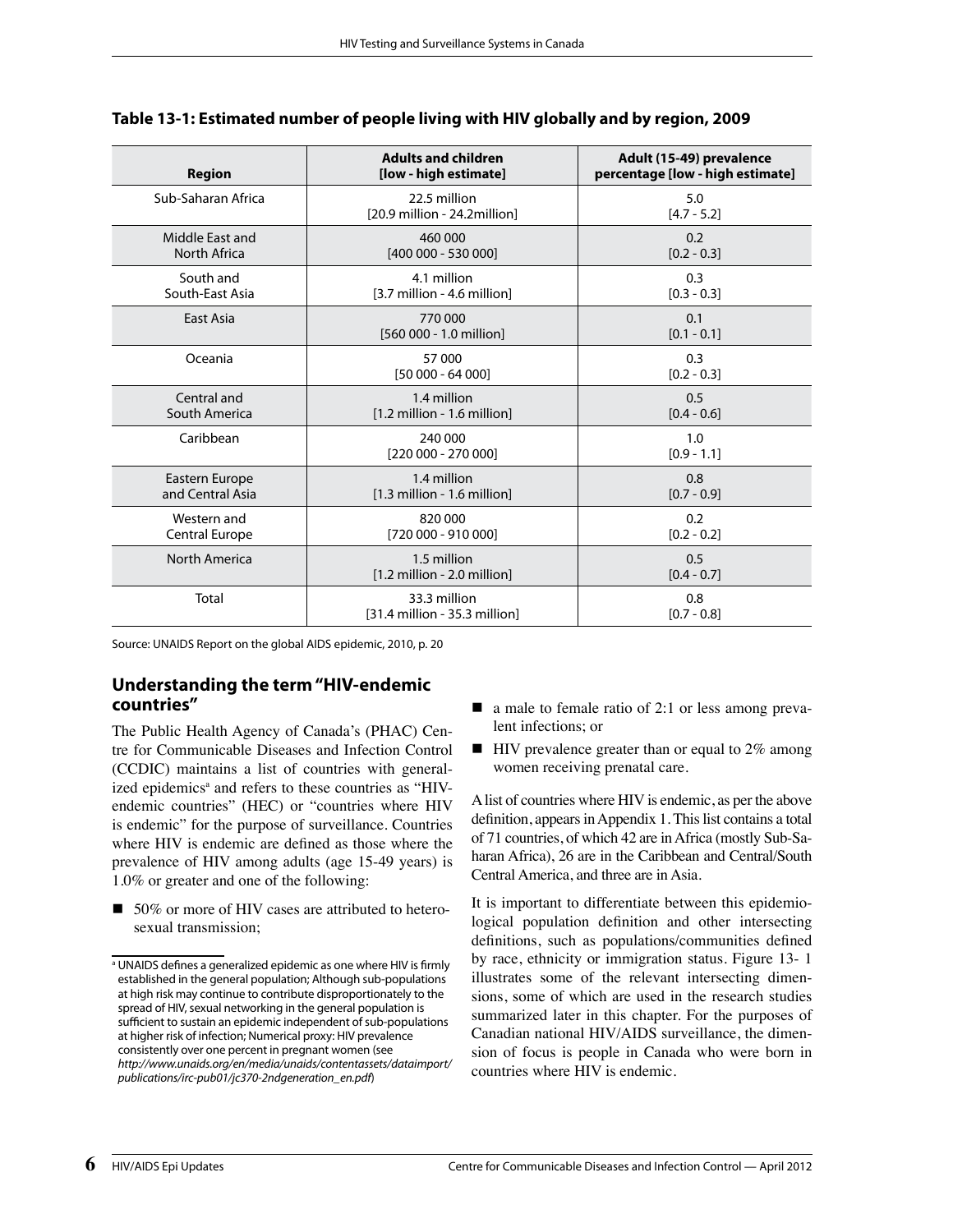

**Figure 13-1: Overlapping populations – people who were born in countries where HIV is endemic, persons who self-identify as Black, and persons who immigrate to Canada.**

Note: This figure is not drawn to scale.

#### **Canadian demographic profile**

Immigrants to Canada comprise an important proportion of the Canadian population – according to Statistics Canada (2006 Census) data, approximately one in five Canadians (6.2 million or  $19.8\%$  of the Canadian population) is foreign-born.2 According to the same 2006 census data, people in Canada who were born in countries where HIV is endemic comprised 2.2% of the total Canadian population.3 When second generation Canadians who have at least one parent who was born in a country on the HEC list are considered in addition to people born in HECs, the proportion was  $2.7\%$ <sup>3</sup>

Ontario and Quebec have the largest proportion of individuals<sup>b</sup> who originate from countries where HIV is endemic, representing 4.5% and 2.1% of the provincial populations respectively. Other provinces with a population proportion of 1.0% or greater from countries where HIV is endemic include Alberta, British Columbia and Manitoba (Figure 13- 2). The five cities with the largest numbers of people who originate from countries where HIV is endemic are Toronto, Montréal, Vancouver, Ottawa and Calgary. Individuals who originate from the Caribbean (including Bermuda and Central/South America) make up approximately 73% of all people from countries where HIV is endemic living in Toronto. In Montréal, the top three countries of origin were Haiti (with 48.2% of the HEC population), Cambodia (6.8%), and the Democratic Republic of Congo (4.7%).

Adapted from: Houde A. PHAC presentation made at the ICAD/ACCHO workshop – Meeting the Challenge. Ottawa, September 28, 2009.

**b** For the purpose of this demographic description, these data include both people born in HECs and second generation Canadians who have at least one parent who was born in a country on the HEC list.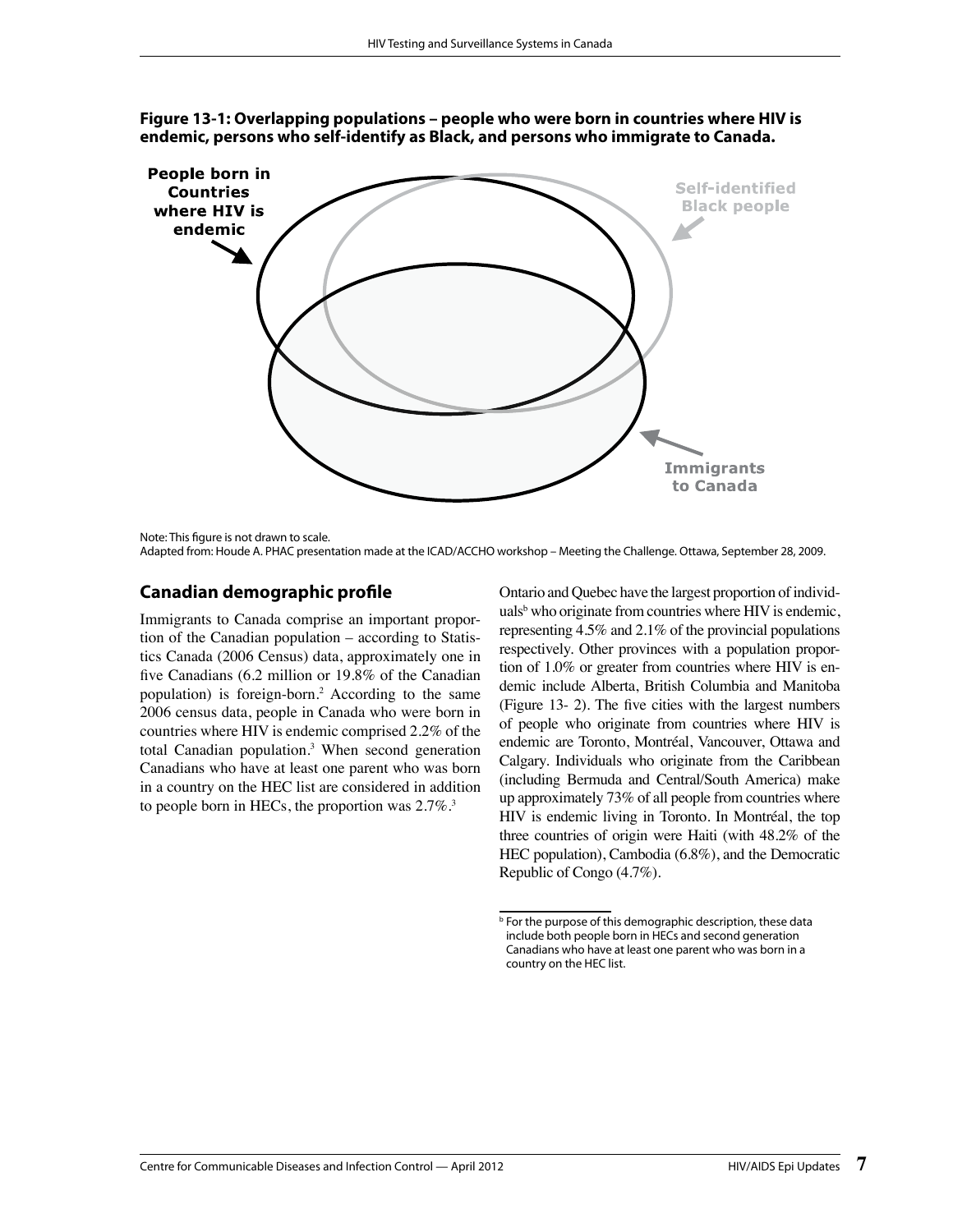**Figure 13- 2: Proportion of provincial/territorial population born in a country where HIV is endemic or has at least one parent born in an HEC.**



#### **Issues facing Canadian residents who originate from countries where HIV is endemic**

People who originate from countries where HIV is endemic are diverse, reflecting variations in historical backgrounds, races, ethnicities, language and cultural traditions. Unfortunately, some of these communities in Canada are disproportionately affected by social and economic factors that not only increase their vulnerability to HIV infection, but also act as barriers to prevention, screening, and treatment programs. Factors identified in the literature have included racism, homelessness, transience, poverty, underemployment, and settlement and status concerns. Further barriers

to program access include fear and stigma, denial (as a coping mechanism), social isolation, lack of social support, fear of deportation, and cultural attitudes and sensitivities about HIV transmission. The PHAC *Population-specific HIV/AIDS status report on People from Countries where HIV is Endemic - Black people of African and Caribbean descent living in Canada*<sup>4</sup> provides a comprehensive review of these issues. In addition, a Health Canada 2010 publication on migration health includes a review of migration patterns, changes in migration health legislation and policies, patterns in chronic disease, mental health, infectious diseases and health services utilization<sup>5</sup>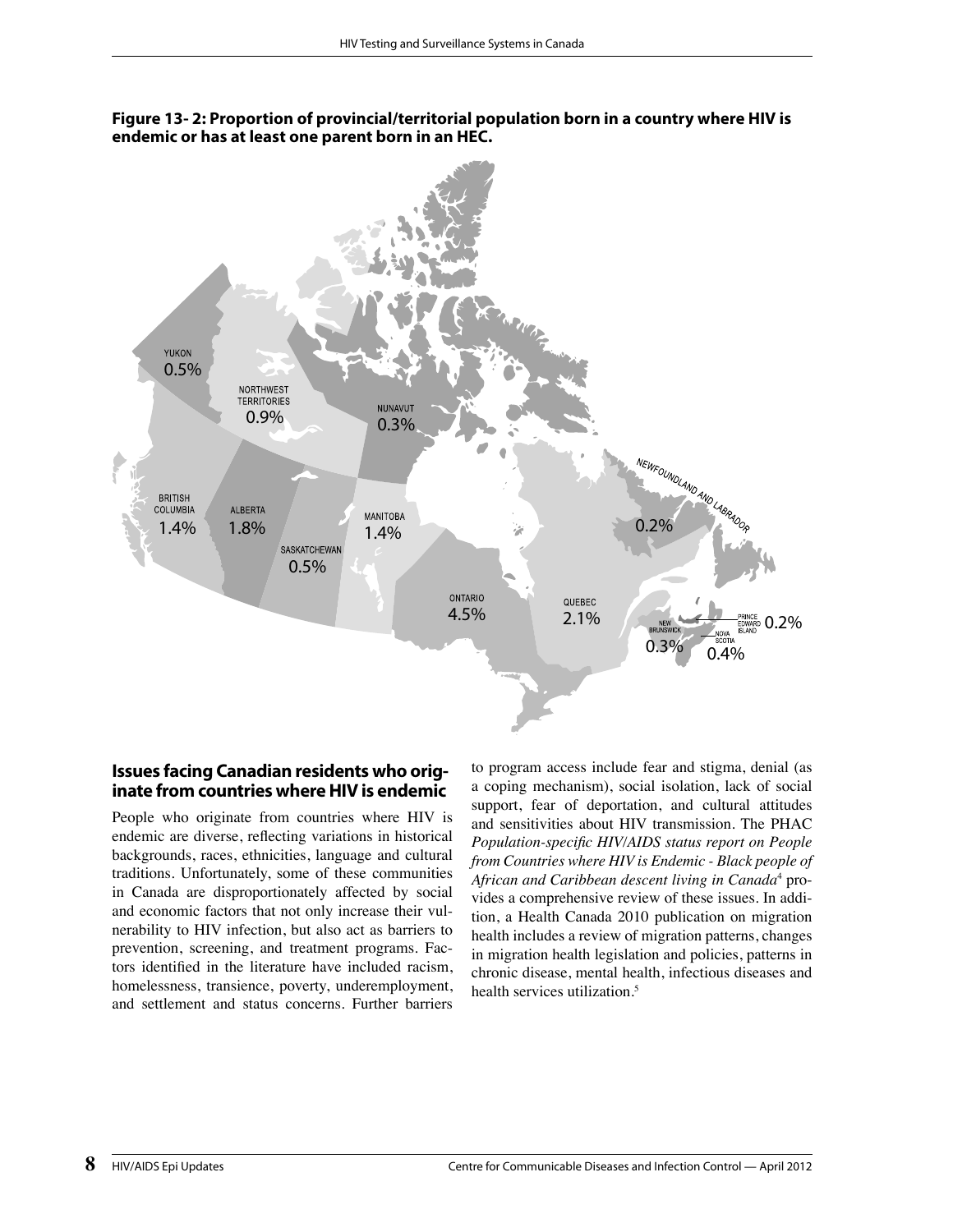# **National Estimates of HIV/AIDS Prevalence and Incidence**

#### **Description and summary of estimation methodology**

PHAC uses several methods to provide an overall picture of HIV occurrence among all Canadians living with HIV (including AIDS), including those with both diagnosed and undiagnosed infections. These methods combine statistics from many data sources, including routine surveillance, population-specific/enhanced surveillance, HIV-testing behaviour information, treatment programme data and educated assumptions. Using this composite methodology, PHAC produces two types of estimates:

- 1. HIV prevalence, which is the number of people living with HIV (including AIDS); and
- 2. HIV incidence, which is the number of new infections in a one-year period.

PHAC produces estimates of national HIV prevalence and incidence approximately every three years. The estimates are summarized below. For a full description of the methodology and the national HIV estimates for 2008, please refer to Yang et al., "Estimates of the Number of Prevalent and Incident Human Immunodeficiency Virus Infections in Canada, 2008".<sup>6</sup>

#### **National estimates for 2008: HIV/AIDS Prevalence Data**

National estimates for 2008 indicate that the number of people living with HIV (including AIDS) continues to rise, from an estimated 57,000 in 2005 to an estimated 65,000 in 2008 (a 14% increase). The increase in the number of people living with HIV is due to two factors: (1) new treatments have improved survival of HIV-infected people, and (2) new infections continue to occur.

Of prevalent HIV cases in Canada at the end of 2008, an estimated 9,250 cases (14%) were among people infected through heterosexual contact and who were born in an HIV-endemic country (Table 13- 2).

Despite the widespread availability of anti-retroviral treatment and extensive promotion of HIV testing, an estimated 26% of HIV infections (approximately 16,900; range of 12,800 to 21,000 people) remained undiagnosed in Canada in 2008. In the same year, the estimated percentage of people living with HIV who were unaware of their HIV positive status varied by exposure category. There were an estimated 35% of people living with HIV in the heterosexual exposure category in Canada who were unaware of their serostatus; this category includes people who were born in countries where HIV is endemic. By comparison, approximately 19% of infected people in the MSM exposure category and 25% of infected people in the IDU exposure category were unaware of their serostatus (Figure 13- 3).

**Table 13-2: Estimated total number of prevalent HIV infections in Canada and estimated cases attributed to heterosexual sex, with associated ranges of uncertainty at the end of 2008 and 2005 (point estimates, ranges and percentages are rounded)**

| Year | <b>Estimated Total number</b><br>of PHA' in Canada | Estimated number of prevalent infections attributed to: |                           |  |
|------|----------------------------------------------------|---------------------------------------------------------|---------------------------|--|
|      |                                                    | Heterosexual/Non-endemicii                              | Heterosexual/Endemiciii   |  |
| 2008 | 65,000<br>$(54,000-76,000)$                        | 10,710<br>$(8,300-13,100)$                              | 9,250<br>$(6,800-11,700)$ |  |
| $\%$ |                                                    | 17%                                                     | 14%                       |  |
| 2005 | 57,000<br>$(47,000-67,000)$                        | 9.050<br>$(7,000-11,100)$                               | 7.860<br>$(5,800-9,900)$  |  |
| $\%$ |                                                    | 16%                                                     | 14%                       |  |

i PHA: people living with HIV/AIDS

<sup>ii</sup>Heterosexual/non-endemic: heterosexual contact with a person who is either HIV-infected or at risk for HIV or heterosexual contact as

the only identified risk.<br>"Heterosexual/endemic: heterosexual contact and origin from a country where HIV is endemic.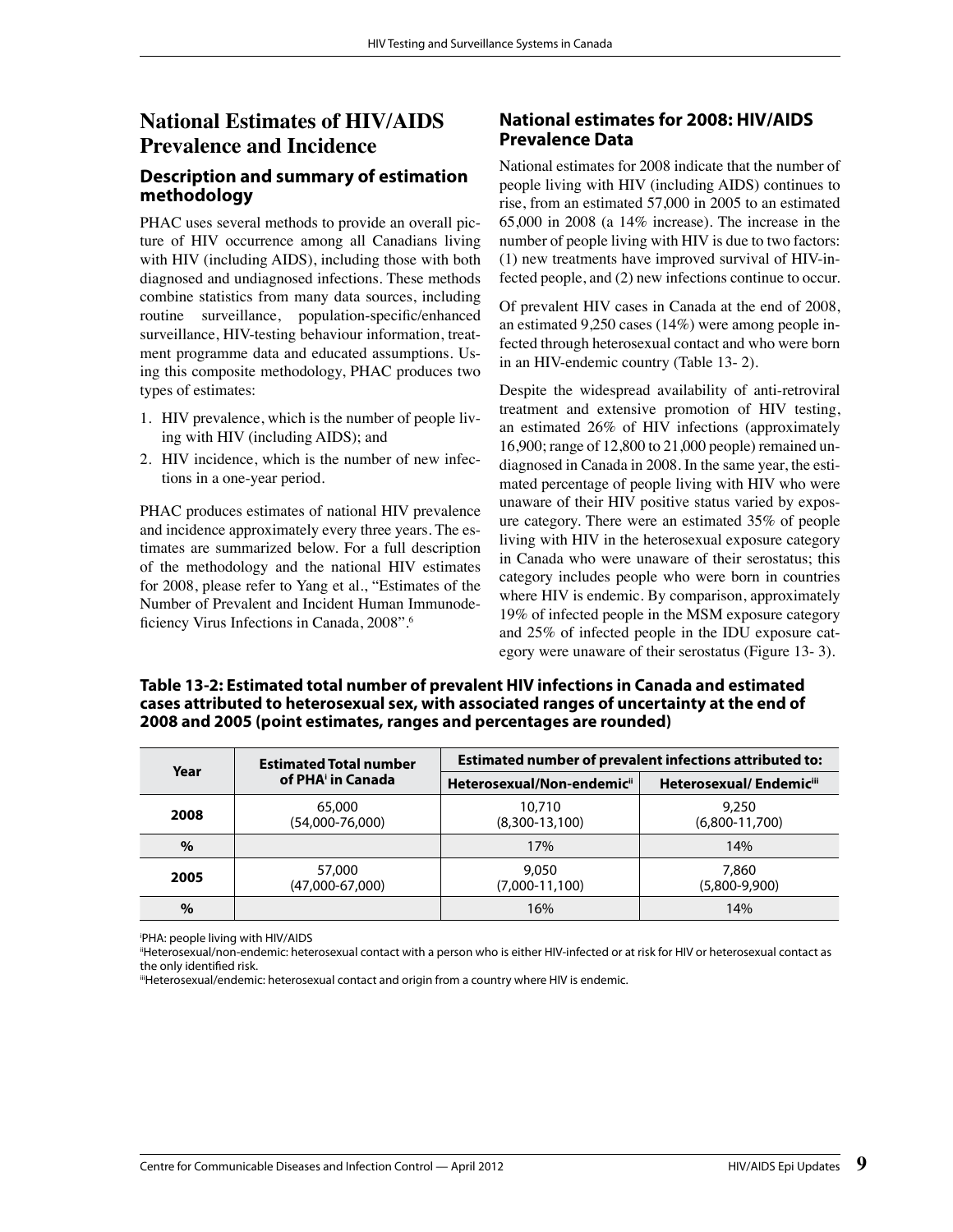

#### **Figure 13- 3: Estimated percentage of persons living with HIV who are unaware of their infection, by exposure category, Canada, 2008**

**Exposure category**

#### **National estimates for 2008: HIV/AIDS incidence data**

Although estimates of the number of new HIV infections are quite uncertain, it appears that the number of new infections in 2008 (estimated range between 2,300 and 4,300) was about the same or slightly greater than the estimated range in 2005 (2,200 to 4,200).

People from HIV-endemic countries were over-represented among new infections - new infections attributed to the heterosexual/endemic exposure (Het-Endemic) subcategory<sup>c</sup> were in the range of 370 to 690 (16%)

<sup>c</sup> A full description of the exposure categories and subcategories is provided below, in the section entitled "Routine (Case-Based) HIV/AIDS Surveillance".

- Table 13- 3) in 2008; yet according to the 2006 Census, approximately 2.2% of the Canadian population was born in an HIV-endemic country. Therefore, the estimated new infection rate among individuals born in HIV-endemic countries is about 8.5 times higher than among other Canadians. Figure 13- 4 shows the trend among the estimated number of incident cases by exposure subcategory, over time, together with the estimated uncertainty. The estimated HIV incidence attributed to the Het-Endemic exposure subcategory has increased steadily over the years, with a steeper increase seen in the decade 1999 to 2008.

| Table 13-3: Estimated ranges of uncertainty for number of incident HIV infections |  |
|-----------------------------------------------------------------------------------|--|
| in Canada in 2008 and 2005 (ranges and percentages are rounded).                  |  |

|      | <b>Total</b> | Heterosexual/Non-endemici | Heterosexual/Endemici |
|------|--------------|---------------------------|-----------------------|
| 2008 | 2,300-4,300  | 450-860                   | 370-690               |
| $\%$ |              | 20%                       | 16%                   |
| 2005 | 2,200-4,200  | 440-820                   | 360-670               |
| $\%$ |              | 20%                       | 16%                   |

i Heterosexual/non-endemic: heterosexual contact with a person who is either HIV-infected or at risk for HIV or heterosexual as the only

identified risk.<br>"Heterosexual/endemic contact and origin from a country where HIV is endemic.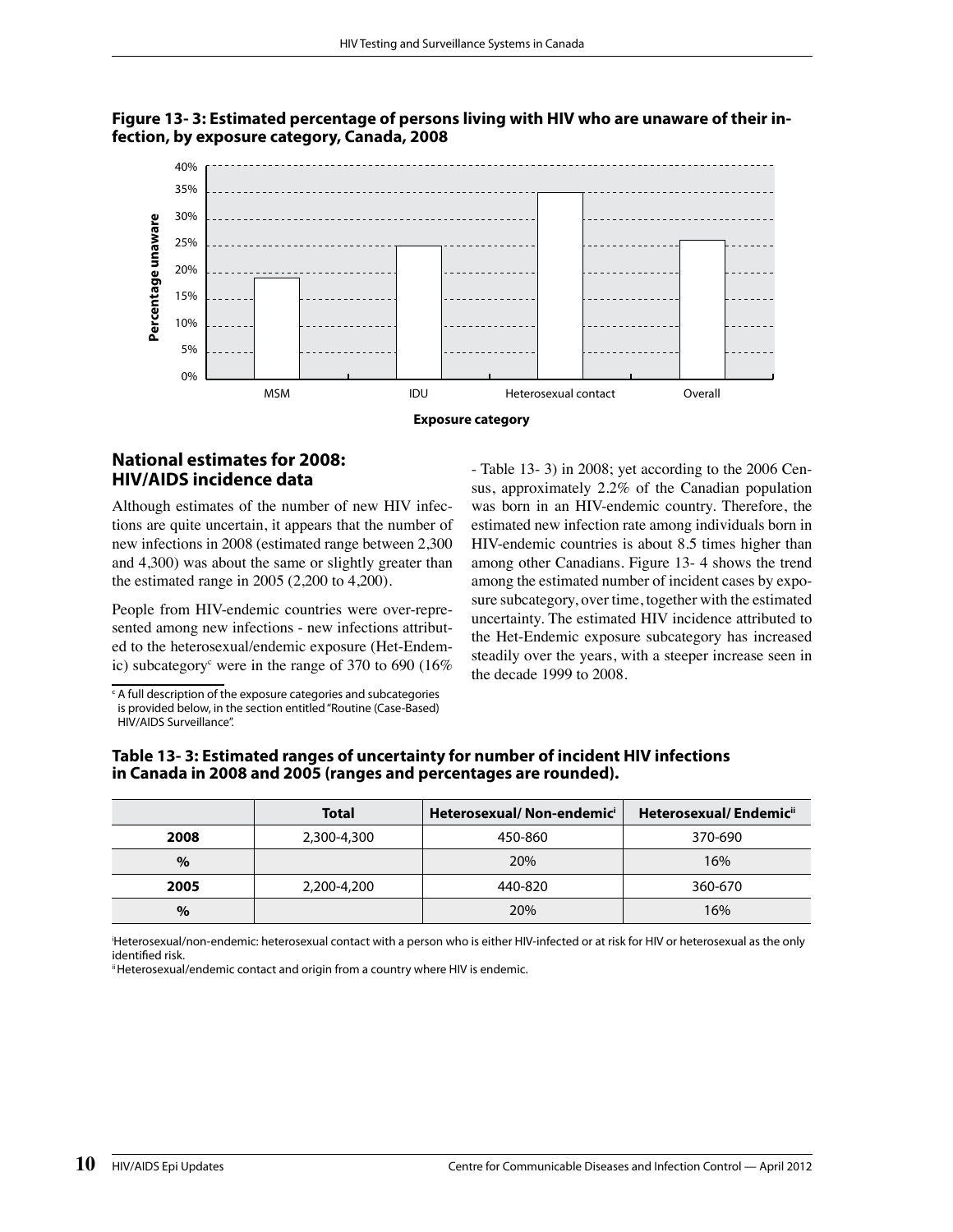

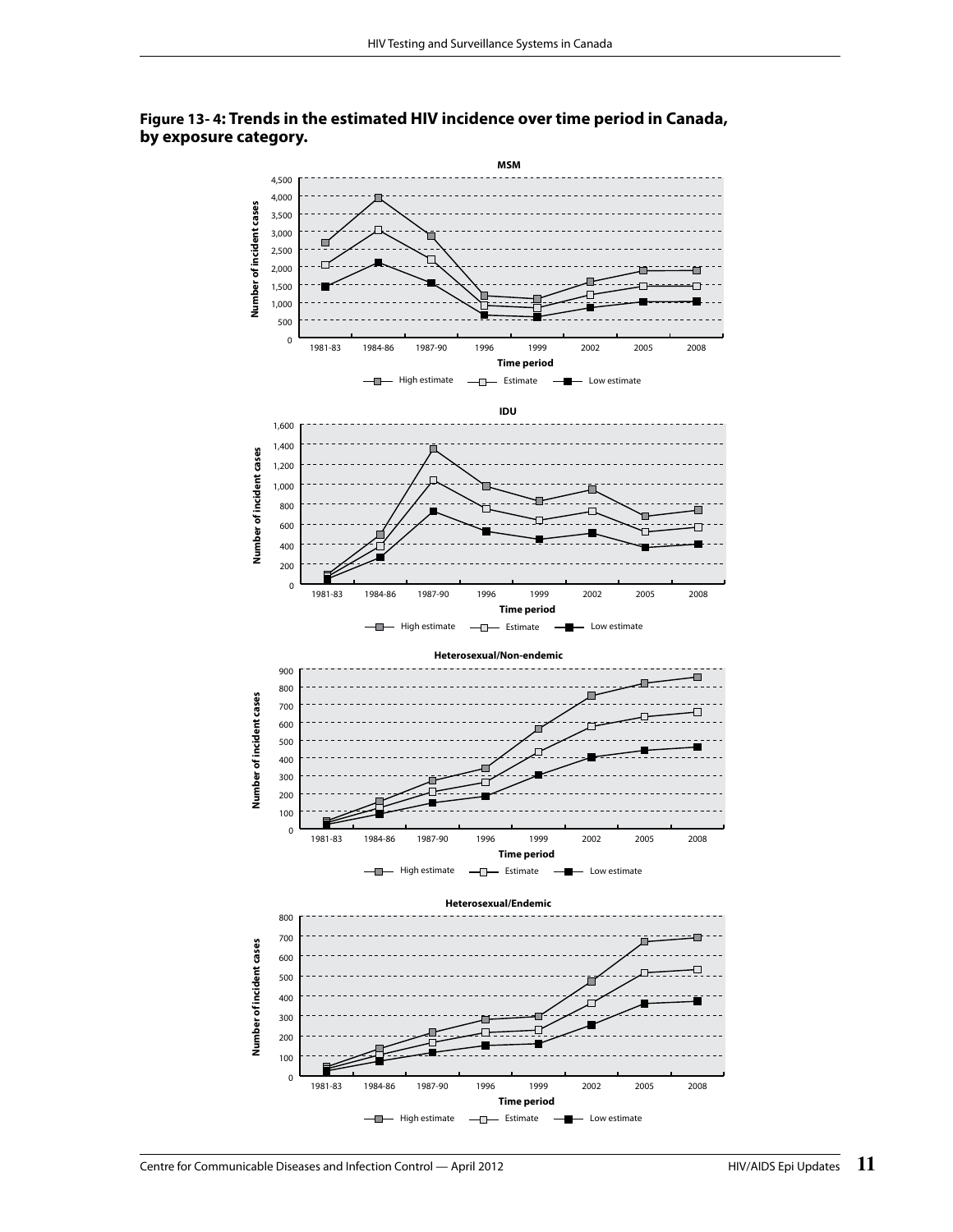# **Routine (Case-Based) HIV/AIDS Surveillance**

PHAC's CCDIC collects surveillance data on positive HIV test reports and reported AIDS diagnoses in Canada. Reported epidemiological information includes (but is not limited to) age, biological sex, country of birth, self-reported race/ethnicity and risk exposures associated with the transmission of HIV. For AIDS cases, death data are also collected. This information is forwarded by healthcare practitioners to provincial and territorial public health officials, who, in turn, voluntarily submit newly diagnosed cases of HIV infection and AIDS to the Centre, where the data are synthesized and analyzed at the national level. There are several limitations regarding surveillance data, including reporting delays, under-reporting, missing information and undiagnosed individuals. (Refer to Chapter 3, entitled "HIV Testing and Surveillance Systems in Canada", for a full description of HIV/AIDS surveillance in Canada.7 )

#### **HIV exposure categories**

When interpreting national HIV/AIDS surveillance data, bear in mind that the term "exposure category" refers to the most likely way a person became infected with the HIV virus and is assigned according to a hierarchy of exposure categories (Figure 13- 5). The following are the first six exposure categories: (confirmed) perinatal transmission, men who have sex with men and use injection drugs (MSM/IDU), men who have sex with men (MSM), people who inject drugs (IDU), recipients of blood/blood products (before 1985) and heterosexual contact. Cases categorized within the heterosexual contact exposure category are further subcategorised into three exposure subcategories: 'hetero-

sexual contact with a person at risk' (Het-Risk; where a 'person at risk' includes people who inject drugs, a bisexual male, a person born in an HIV-endemic country), 'heterosexual contact and born in an HIV-endemic country' (Het-Endemic) and 'heterosexual contact with no additional identified risk' (Het-NIR; cases in which no HIV risk exposures were reported except for a history of heterosexual contact). The first five exposure categories are generally accepted to constitute a more likely route for HIV transmission compared to heterosexual sex, and so if these are reported they are designated as the HIV exposure category for the case. It is important to note that even though all risk factors associated with a positive HIV test report may be reported for a given case, only one exposure category is assigned for national HIV/AIDS surveillance reporting. A case with more than one reported HIV-related risk factor is placed in the exposure category corresponding to the exposure that is considered to have the highest risk of HIV transmission according to the risk hierarchy.

Most relevant to this HIV/AIDS Epi Update chapter is the "origin from an HIV-Endemic country" (Het-Endemic) subcategory of the broader "heterosexual contact" exposure category. The Het-Endemic exposure subcategory was first reported as an independent category in 1998. It is important to note that the Het-Endemic subcategory only includes individuals born in HIV-endemic countries who reported exposure to HIV through heterosexual contact; individuals born in HIVendemic countries who also reported other risk factors, such as MSM or IDU, are excluded from the Het-Endemic exposure subcategory. Instead, these cases are placed within other relevant exposure categories higher on the exposure category hierarchy.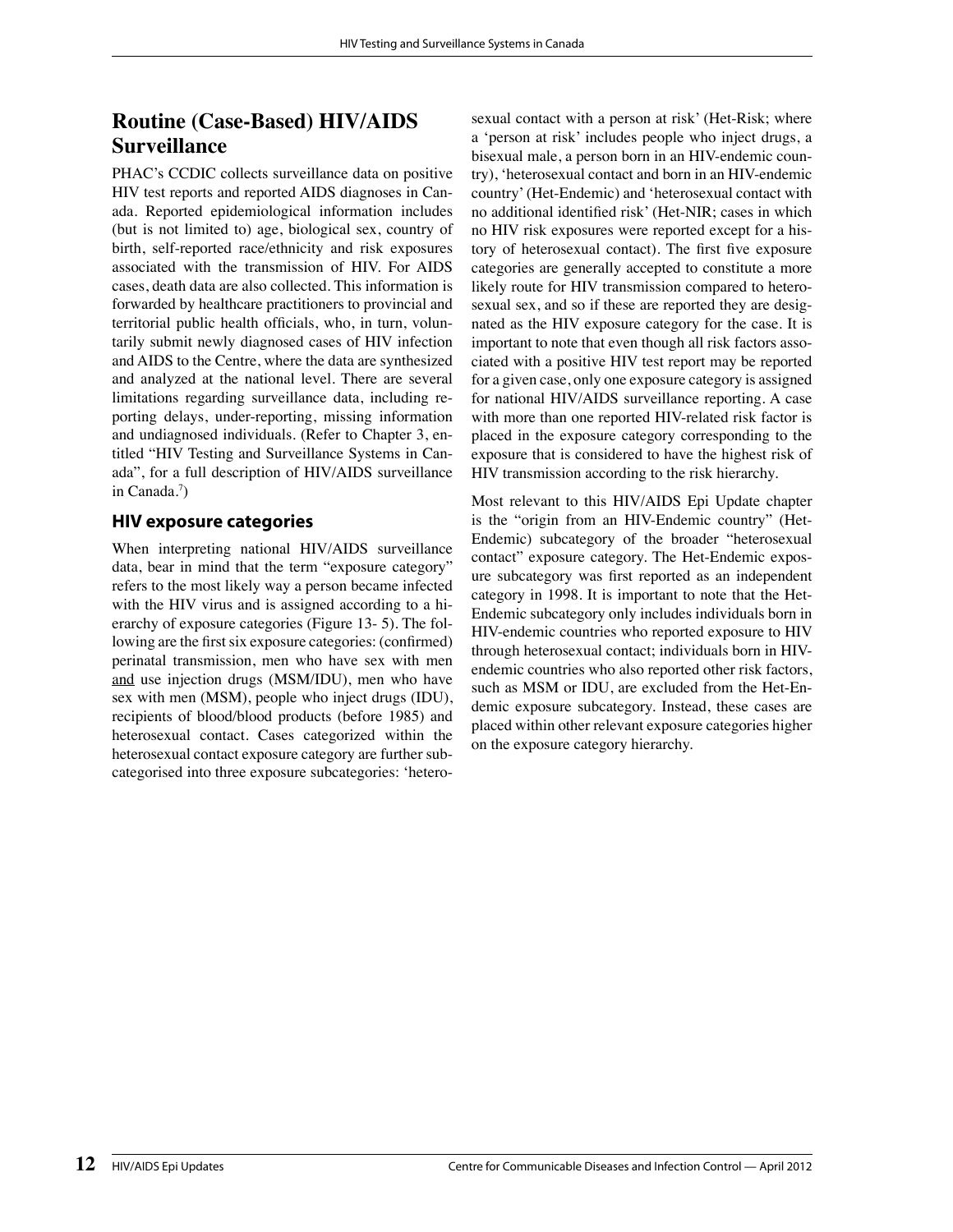

#### **Figure 13-5: Exposure category hierarchy for the national HIV/AIDS surveillance system**

#### **Limitations of key variables**

The ability to adequately monitor HIV/AIDS among people born in countries where HIV is endemic requires accurate and complete access to key data elements, specifically, country of birth and risk factor/ exposure category. Information on country of birth can be categorized according to the HIV-endemic country list that appears in Appendix 1. Further interpretation of the trends among this sub-population requires the use of additional variables, including age, sex and race/ ethnicity. Unfortunately, the completeness of these data elements across Canada is variable.

National HIV surveillance data are limited by the number of cases with incomplete data on country of birth and exposure category: less than 5% of records are submitted with country of birth data, and exposure category data accompanied only 53.6% of positive HIV test reports at the national level from 1998 to the end of 2009. Canada's two most populous provinces, Ontario and Quebec, do not routinely collect and/or report country of birth or complete exposure category data on their positive HIV tests reports to PHAC. This is an important limitation of national surveillance, since these two provinces together account for over two-thirds of all positive HIV test reports in Canada. They also include two large urban centres (Toronto and Montréal) that are ethnically diverse.

While associated data on age group and sex variables for HIV test reports are fairly complete (94.8% and 96.0% respectively), race/ethnicity data only accompanied approximately one-third (31.1%) of positive HIV test reports from 1998 to the end of 2009. The lack of race/ethnicity data limits the accurate description of the HIV/AIDS epidemic among racial or ethnic subgroups across Canada.

These key variables are more complete for AIDS case reports. Data on country of birth are available for 43% of cases, and 78% of case reports from 1998 to the end of 2009 included exposure category information. While age and sex are both 99.9% complete, race/ethnicity data were available for only 72% of reported AIDS cases from 1998 to the end of 2009. More limitations have emerged in reported AIDS cases in recent years, however. As of June 30, 2003, AIDS data (and therefore exposure category data) are not available from the province of Quebec. In addition, Ontario's AIDS case reports have not included exposure category or race/ ethnicity data for the second half of 2005 onwards, due to a change in the information technology application, which affects all reportable diseases.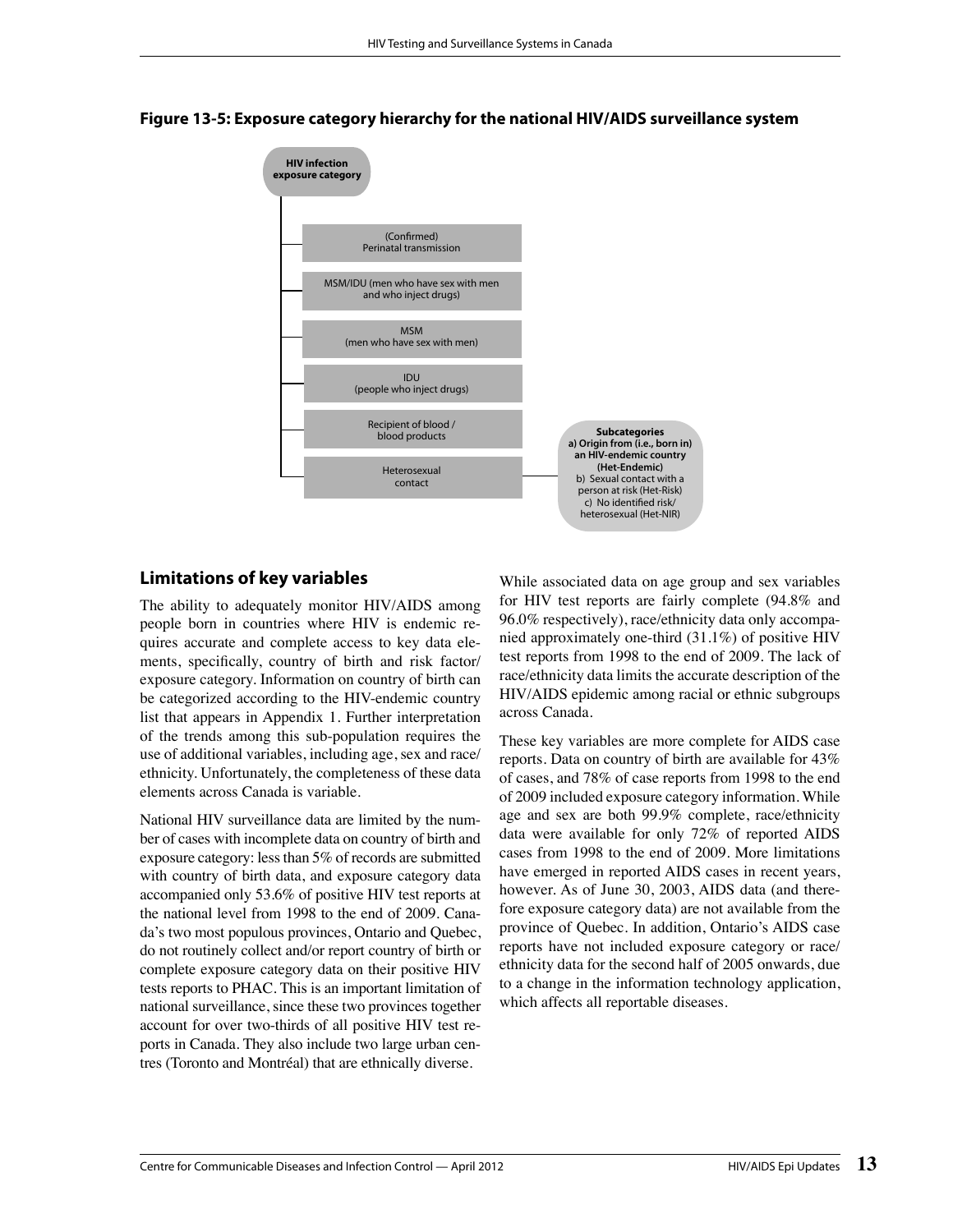In sum, the surveillance data presented in this report cannot provide a representative national picture of the HIV/AIDS epidemic among people from HIV-endemic countries, because of the large amount of missing data and the fact that the HIV-endemic exposure subcategory does not include all persons born in countries where HIV is endemic. As such, caution should be used when drawing conclusions based on the percentages and frequencies in this document.

#### **National AIDS Surveillance data**

Since AIDS reporting began in 1979, there have been 21,681 new AIDS diagnoses reported to PHAC through December 31, 2009. There were 224 AIDS cases reported to PHAC in 2009, a 28.2% decrease over the previous year. From 1998 to 2009, a total of 423 AIDS diagnoses (among those 15 years of age and older) were reported under the Het-Endemic exposure subcategory, with an annual peak of 60 cases in 2002. The

When analyzing exposure category breakdowns by race/ethnicity, the Het-Endemic exposure subcategory accounts for 78.8% of reported AIDS cases among cases who self-identify as Black, 18.6% among those self-identifying as South Asian/West Asian/Arab, and 8.2% among those self-identifying as Latin American.

When looking at reported race/ethnicity among AIDS diagnoses attributed to the Het-Endemic exposure subcategory, nearly  $90\%$  are identified as Black, with South Asian and White comprising the next most frequently reported race/ethnicity groups, at 2.5% each.

When data on reported AIDS cases within the Het-Endemic exposure subcategory are examined by age group, no distinguishable trends have been observed since 1998. From the 423 reported AIDS cases during this time period, the 30-39 years old age group comprised the largest proportion of cases at 43.5%, followed by 31.9% in the 40-49 years old age group.

**Table 13- 4: Number and proportion of reported AIDS cases 15 years of age and older within the heterosexual contact exposure subcategories, 1998 - 2009.**

| <b>Exposure category</b>                              | Reported AIDS cases 15 years of age and older,<br>1998-2009 (n=3,708) |
|-------------------------------------------------------|-----------------------------------------------------------------------|
| <b>Heterosexual contact</b>                           | 1,090                                                                 |
| Origin from an HIV-endemic country (Het-Endemic)      | 423 (38.8%)                                                           |
| Heterosexual contact with a person at risk (Het-Risk) | 307 (28.2%)                                                           |
| Heterosexual with no identifiable risk (Het-NIR)      | 360 (33.0%)                                                           |

Het-Endemic exposure subcategory has accounted for 11.4% of all AIDS reports among cases 15 years and older with known exposure categories since 1998. The Het-Endemic exposure subcategory reached its highest proportion in 2002, when it accounted for 16.2% of all AIDS reports that year, with a low in 2007 at 6.0%.

The 1,090 AIDS diagnoses attributed to heterosexual contact represent 29.4% of all confirmed cases among those 15 years of age and older with known exposure categories for the period 1998 to 2009. The Het-Endemic exposure subcategory represents the largest proportion of total AIDS reports attributed to the broader heterosexual contact exposure category since 1998, with 38.8% of cases (Table 13- 4).

When age group is further examined by sex, it is apparent that patterns of AIDS diagnoses within the Het-Endemic exposure subcategory are different between males and females. According to cumulative AIDS case reports attributed to this exposure subcategory, females tend to be diagnosed with AIDS at a younger age relative to males. For example, the 15-29 years old age group contains twice as many cases among females as males (43 vs. 21). It is the only age group in the Het-Endemic exposure subcategory in which females account for more reported AIDS cases than males (Figure 13-6).

Overall, females 15 years of age and older account for 17.4% of all AIDS cases reported nationally from 1998 to 2009. Of all exposure categories for AIDS cases, the proportion of females was highest within the Het-Endemic exposure subcategory, accounting for 40.7% of cases.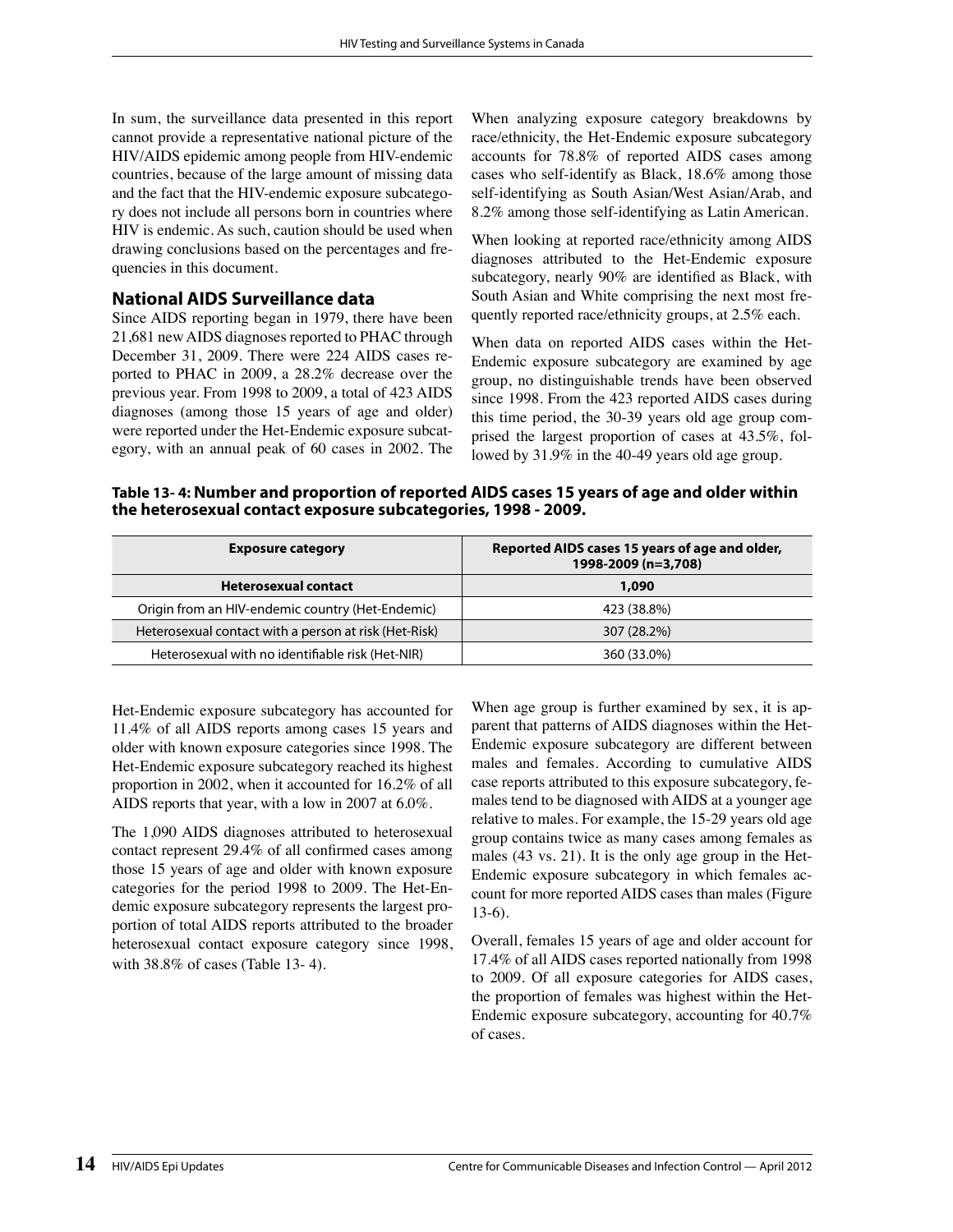#### **Figure 13-6: Total reported AIDS cases 15 years of age and older, attributed to the Het-Endemic exposure sub-category, by age group and sex, 1998-2009**



# **National HIV Surveillance Data**

From the beginning of HIV reporting in Canada in 1985 until December 31, 2009, a total of 69,844 positive HIV test reports have been reported to the national level. Table 13-5 summarizes HIV surveillance data within the heterosexual contact exposure category for positive HIV test reports among cases 15 years of age and older with a known exposure category between 1998 and 2009 (n=15,131). Of these reports, the Het-Endemic exposure subcategory amounted to 986 positive HIV test reports, accounting for 6.5% of national reports with exposure category information. Among the heterosexual contact cases (n=4,582), 21.5% of cases were attributed to the Het-Endemic exposure subcategory.

**Table 13-5: Number and proportion of HIV positive test reports among cases 15 years of age and older within the heterosexual exposure category, from 1998 to 2009** 

| <b>Heterosexual contact</b><br>exposure<br>subcategories       | <b>Number of cases</b> | <b>Proportion out of total</b><br>cumulative reports<br>$(n=15, 131)$ | <b>Proportion out of</b><br><b>Heterosexual contact</b><br>exposure category<br>$(n=4,582)$ |
|----------------------------------------------------------------|------------------------|-----------------------------------------------------------------------|---------------------------------------------------------------------------------------------|
| Origin from an HIV-endem-<br>ic country (Het-Endemic)          | 986                    | 6.5%                                                                  | 21.5%                                                                                       |
| Sexual contact with a<br>person at risk (Het-Risk)             | 1,935                  | 12.8%                                                                 | $42.2\%$                                                                                    |
| Heterosexual contact<br>with no identifiable risk<br>(Het-NIR) | 1.661                  | 11.0%                                                                 | 36.3%                                                                                       |

Source: HIV and AIDS in Canada: Surveillance Report to December 31, 2009

i n=number of cases with available information on exposure categories; Proportions are based on total number, minus reports for which exposure category was not reported or for which there was no identified risk (NIR)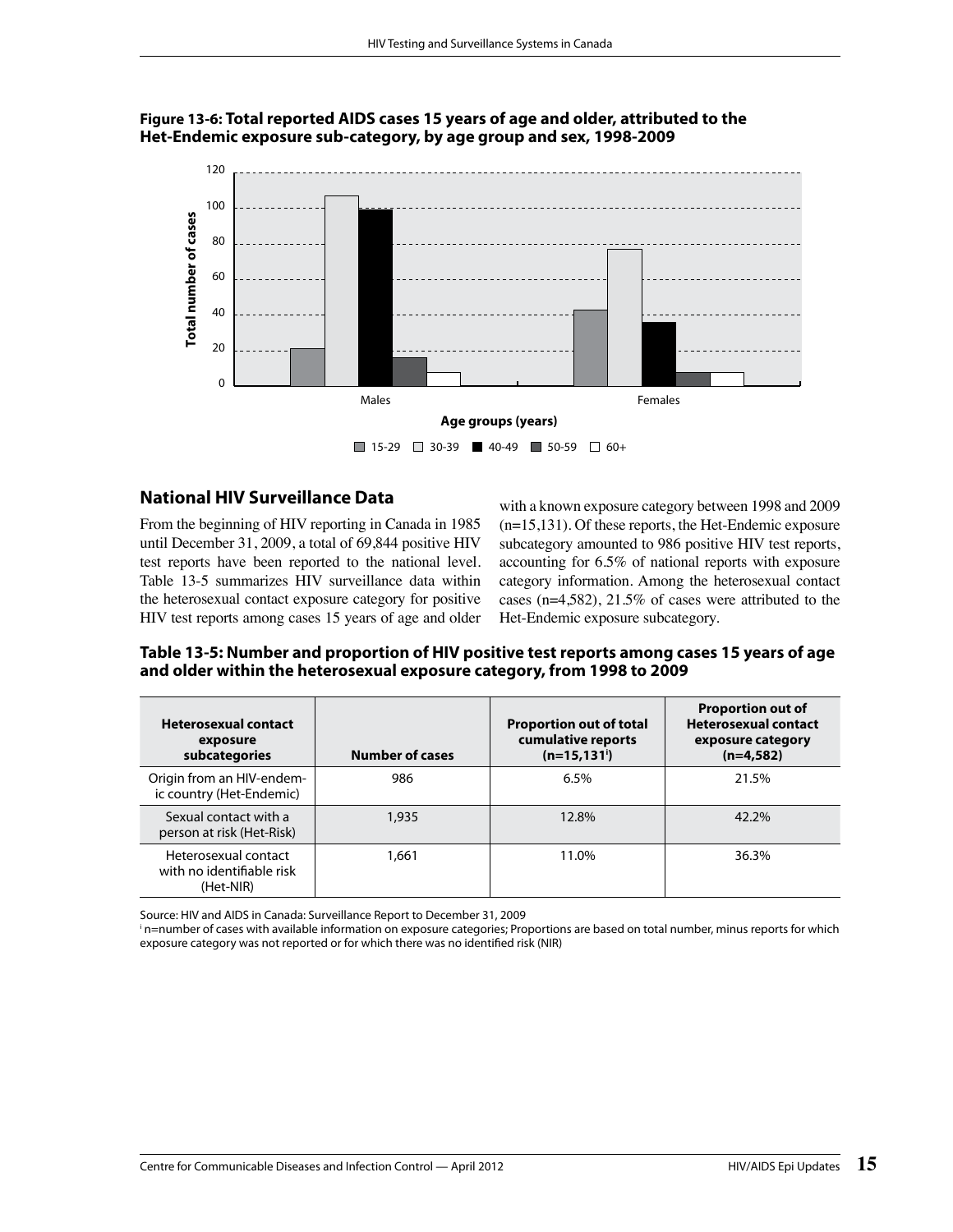#### **Observable trends – time-trend increase in the Het-Endemic exposure subcategory**

The absolute number of annual positive HIV test reports among those 15 years of age and older attributed to the Het-Endemic exposure subcategory increased from 35 in 1998 to a high of 123 in 2006 (Figure 13- 7). The pro portion of annual positive HIV test reports attributed to the Het-Endemic exposure subcategory increased from 3.0% in 1998 to a peak of 9.2% in 2006, and most recently it accounted for 5.5% in 2009.

The increase observed in HIV test reports attributed to the Het-Endemic exposure subcategory could be due to several factors: a real increase in new infections among individuals born in HIV-endemic countries, better reporting in this exposure category by the provinces and territories, or increased HIV testing in this population. Another explanation is the increased migration and/

or testing of people from HIV-endemic countries who were infected overseas and subsequently immigrated to Canada. Changes to policies at Citizenship and Immigration Canada (CIC)<sup>8</sup> can potentially explain some of the increases in the numbers of positive HIV tests reported after 2001. Highlights of changes to immigration policies are provided later in the chapter in the section entitled "Immigration".

#### **Observable trends – positive HIV test reports by race/ethnicity**

Of the 986 positive HIV test reports attributed to the Het-Endemic exposure subcategory from 1998 to 2009, 605 included information on race/ethnicity. Of these,  $95.5\%$  self-identified as Black,  $1.3\%$  as Asian and 1.2% as White. Figure 13-8 illustrates the proportion of positive HIV test reports attributed to each exposure category by race/ethnicity.

**Figure 13- 7: Number and proportion of positive HIV test reports among cases 15 years of age and older attributed to the Het-Endemic exposure subcategory, by year, 1998-2009**

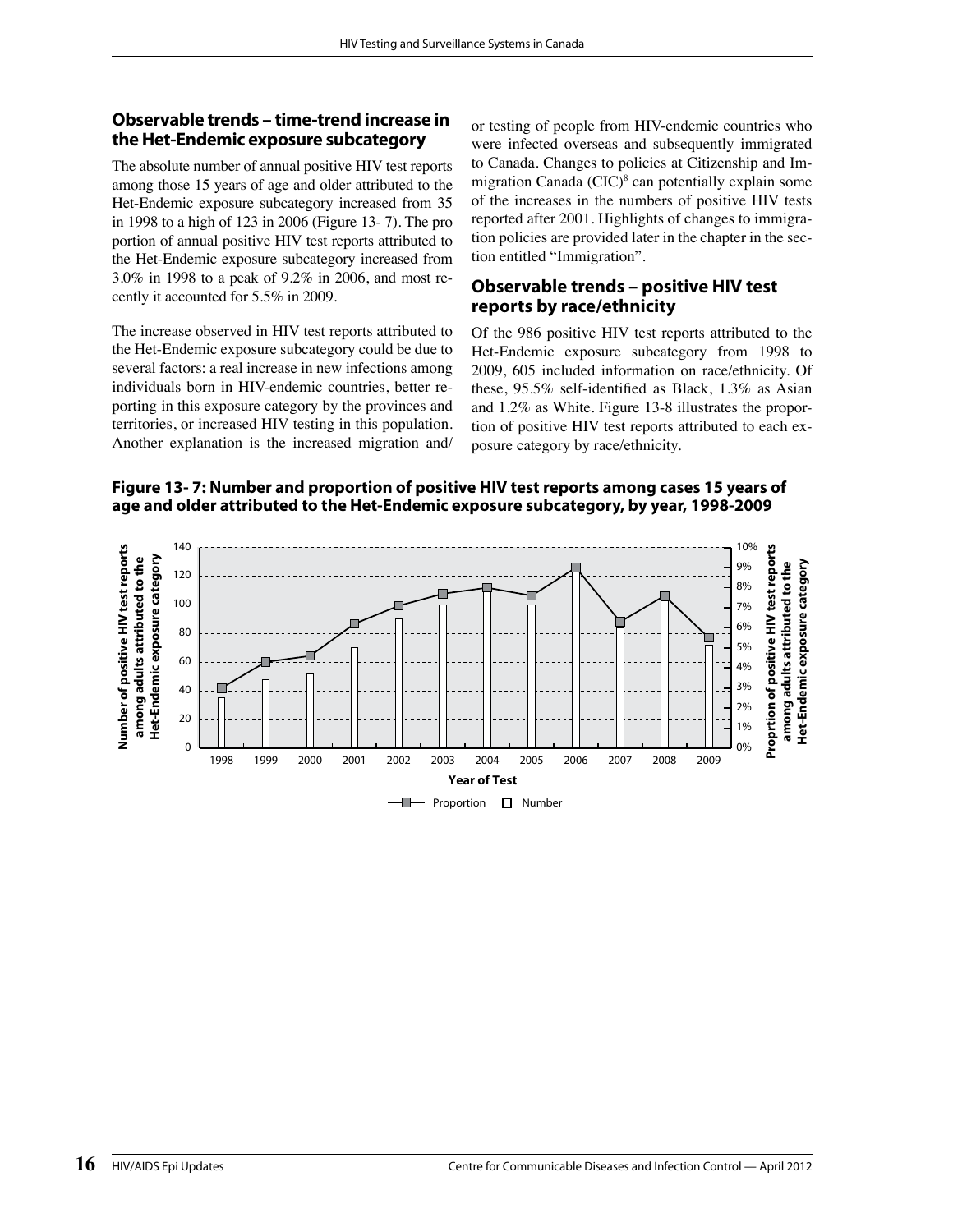



**Figure 13- 9: Proportion of positive HIV test reports among cases 15 years of age and older whose infection was attributed to heterosexual contact exposure subcategories, by race/ ethnicity, 1998-2009**



 $\blacksquare$  Het-Risk  $\blacksquare$  Het-Endemic  $\Box$  NIR-Het

Figure 13- 9 demonstrates the breakdown of the heterosexual contact subcategories among the different race/ ethnicity groups. The Het-Endemic exposure subcategory accounts for the largest proportion of positive HIV test reports in the Black race/ethnicity category, representing 76.1% of cases. This is followed by 21.4% in the 'Other' category, 9.3% in the Asian category and 5.9% in South Asian/West Asian/Arab category.

#### **Observable trends –positive HIV test reports among younger age groups**

Examination of HIV test reports by age reveals a different pattern in the Het-Endemic exposure subcategory relative to the other heterosexual contact subcategories. Of positive HIV test reports from 1998 to the end of 2009 that were attributed to the Het-Endemic exposure subcategory, 73.7% were persons between the ages of 15 and 39 years (29.5% were 15 to 29 years old and 44.2% were 30 to 39 years old). This is significantly higher than the respective 57.4% and 61.0% of cases in the Het-Risk and Het-NIR subcategories that fell within this same age grouping (Figure 13-10). These data suggest that HIV cases attributed to the Het-Endemic exposure subcategory tend to be diagnosed at younger ages.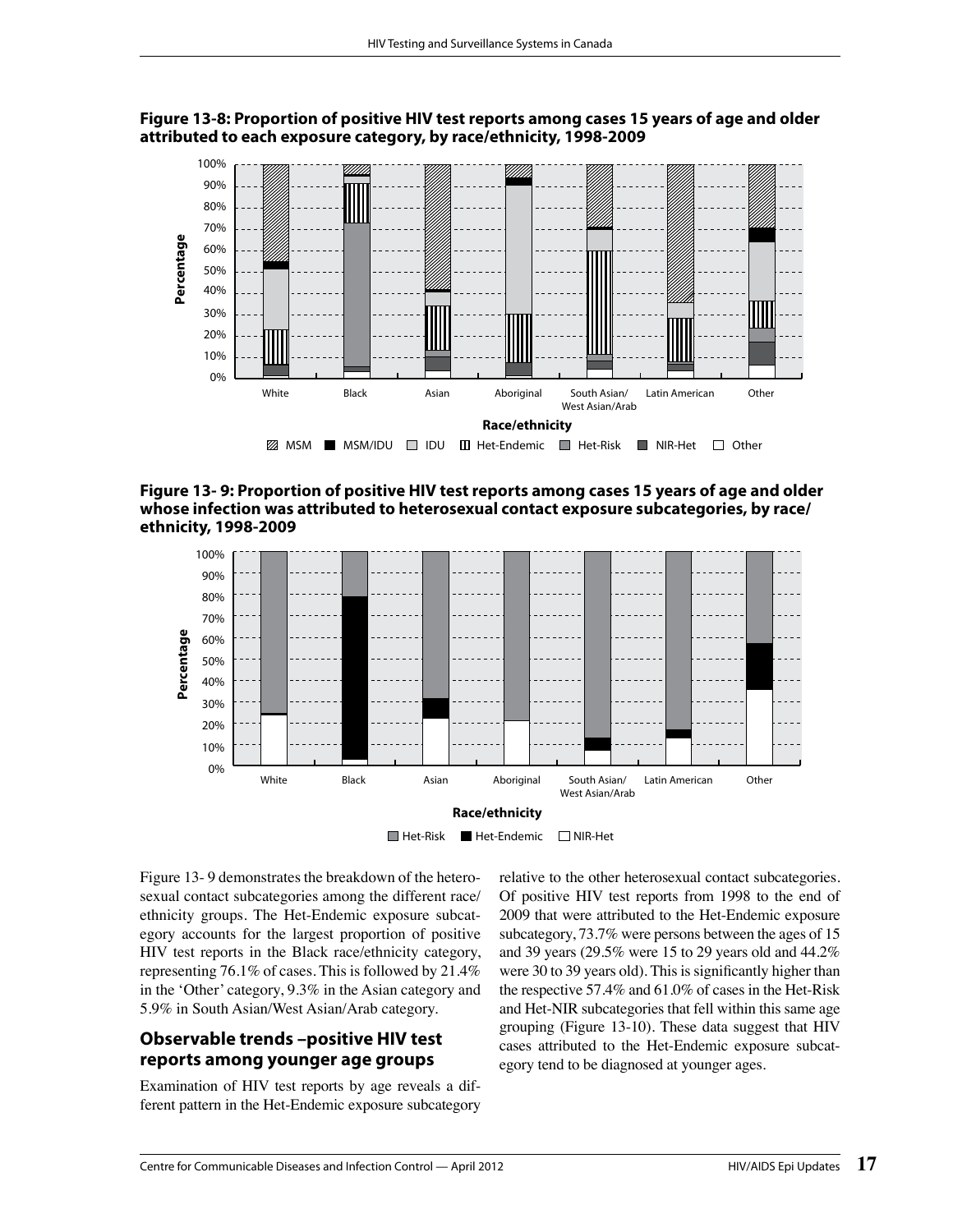

#### **Figure 13-10: Age distribution (age group, in years) of positive HIV test reports among cases 15 years of age and older, within the heterosexual contact exposure subcategories, 1998-2009**

#### **Observable trends –positive HIV test reports among females**

Among all positive HIV test reports where "sex" was reported, females aged 15 years and older represented 25.3% of all positive HIV test reports for the period 1998 to 2009. However, during the same time period, within the Het-Endemic exposure subcategory, the proportion is quite different, with females accounting for

55.3% of positive HIV test reports (Figure 13-11). It is also the only Heterosexual contact exposure subcategory with a higher proportion of cases attributed to females than to males.

When compared to the other heterosexual contact exposure subcategories, the Het-Endemic exposure subcategory had the highest proportion of females 15 years of age and older (Table 13-6).





- Proportion of all positive HIV test reports among case 15 years of age and older that were females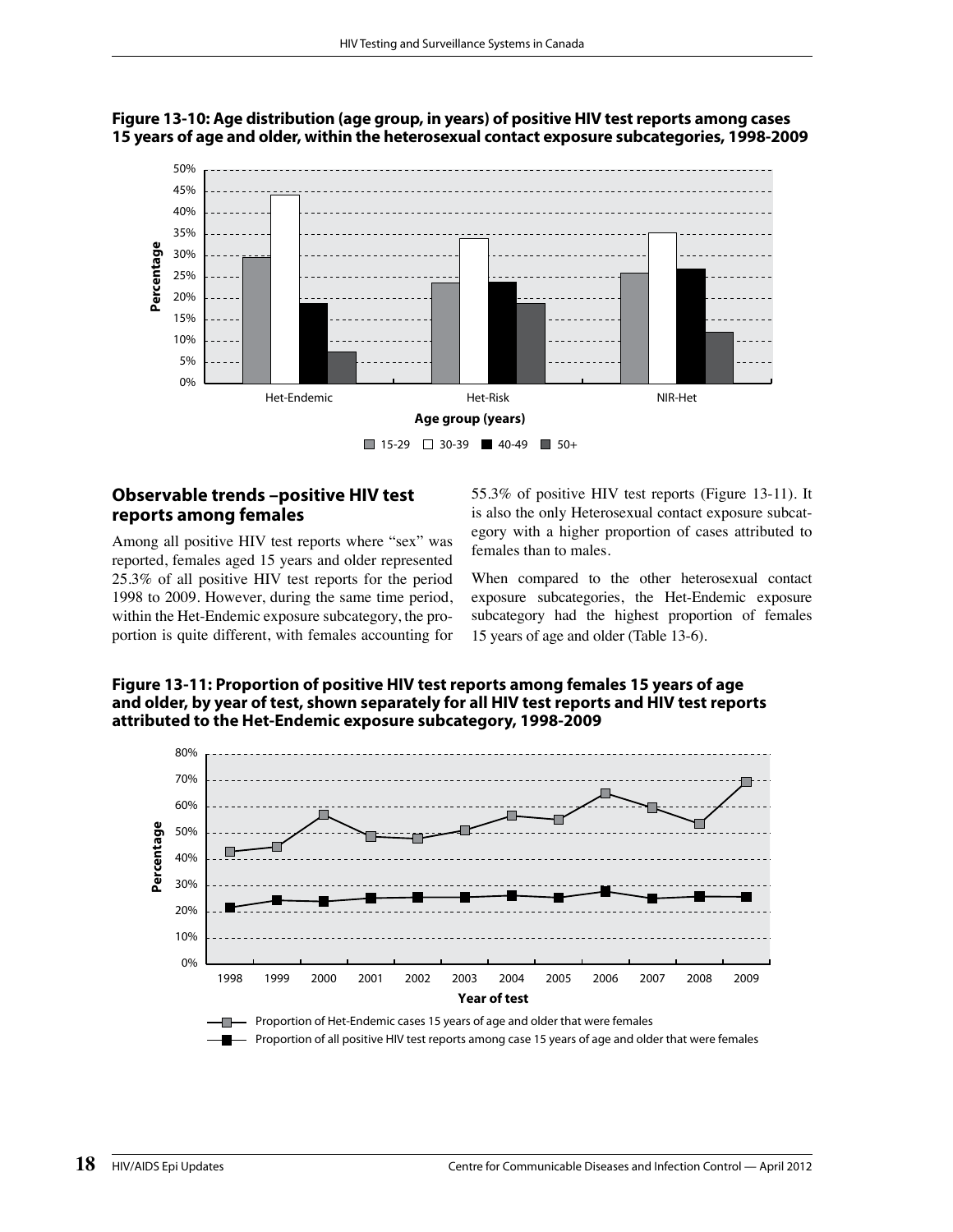| <b>Heterosexual contact</b><br>exposure subcategories       | <b>Number of positive HIV</b><br>test reports (15 years of age<br>and older) | Number (%) of females<br>15 years of age and older |
|-------------------------------------------------------------|------------------------------------------------------------------------------|----------------------------------------------------|
| Origin from an HIV-endemic country<br>(Het-Endemic)         | 983                                                                          | 544 (55.3%)                                        |
| Sexual contact with a person at risk (Het-Risk)             | 1,933                                                                        | 886 (45.8%)                                        |
| Heterosexual contact with no identifiable risk<br>(Het-NIR) | 1.661                                                                        | 680 (40.9%)                                        |

#### **Table 13-6: Number and proportion of females 15 years of age and older among positive HIV test reports within the heterosexual contact exposure subcategories, 1998-2009å**

Source: HIV and AIDS in Canada Surveillance Report to December 31, 2009 and HIV Surveillance Data

#### **Females of childbearing age and perinatal transmission**

As females account for more than half of positive HIV test reports in the Het-Endemic exposure subcategory, and since the HIV epidemic appears to be affecting younger persons in this subcategory, it is important to consider females of childbearing age (between 15 and 44 years old) and the potential for perinatal transmission of HIV to their infants. The Canadian Perinatal HIV Surveillance Program (CPHSP) collects data on the HIV status of infants perinatally exposed to HIV through a national, non-nominal confidential survey on exposed infants known to pediatricians in tertiary care centres and HIV specialists in clinics across Canada. The Canadian Pediatric AIDS Research Group (CPARG) conducts surveillance on exposure categories of the mothers, access to preventive treatment, and confirmed HIV seroconversions among infants that occur following exposure.

A total of 3,317 Canadians infants were perinatally exposed to HIV between 1984 and 2010. The majority of these infants (75.7%) were exposed between 1996 and 2010, and 33.9% of these infants were confirmed to be HIV positive. This is significantly lower than the proportion of infants who were perinatally exposed to HIV and who were confirmed to be HIV positive between 1984 and 1995 (66.1%). This decrease in perinatal transmission coincides with the introduction of antiretroviral therapy in HIV pregnant women. Since 2006, the number of perinatally exposed infants who were confirmed to be HIV positive in Canada has been less than 8 per year.

Between 1984 and 2010, the maternal exposure category for 72.9% of perinatally exposed infants was heterosexual contact.

**Figure 13-12** summarizes data on the maternal region of birth for infants in Canada who were perinatally exposed to HIV, and for whom the maternal exposure category was heterosexual contact. Maternal country of birth for perinatally exposed infants predominantly falls into North America, Africa and the Caribbean regions, and while these three regions accounted for 90% or more of maternal cases, their proportions have changed over time. Between 1984 and 1996, North American-born mothers accounted for 30.0% of maternal cases, Caribbean-born mothers for 30.4%, and African-born mothers for 28.7%. Over time, the proportion of perinatally exposed infants among North American-born mothers has remained steady, while the proportions among mothers from the other two regions have shifted. In 2010, the reported proportion of exposed infants of African-born mothers had increased to 51.5% of all perinatally exposed infants, while the proportion of exposed infants of Caribbean-born mothers had decreased to 9.1% of all exposures.

Of the 3,317 Canadian infants perinatally exposed to HIV from 1984 to 2010, 566 infants were confirmed to be HIV infected. However, the proportion of confirmed infections among infants perinatally exposed to HIV, whose maternal exposure category was heterosexual contact and whose infection status is known (n=2,163), is much higher among infants whose mothers were born in the Caribbean. Across all perinatally exposed infants in Canada from 1984-2010, the average HIV seroconversion rate for infants was 17.8%. Cumulative data reported to CPHSP indicate that 26.2% of infants of Caribbean-born mothers were confirmed to be HIVinfected, which is higher than the rates for exposed infants of African-born mothers (at 17.9%) and North American-born mothers (at 12.7%).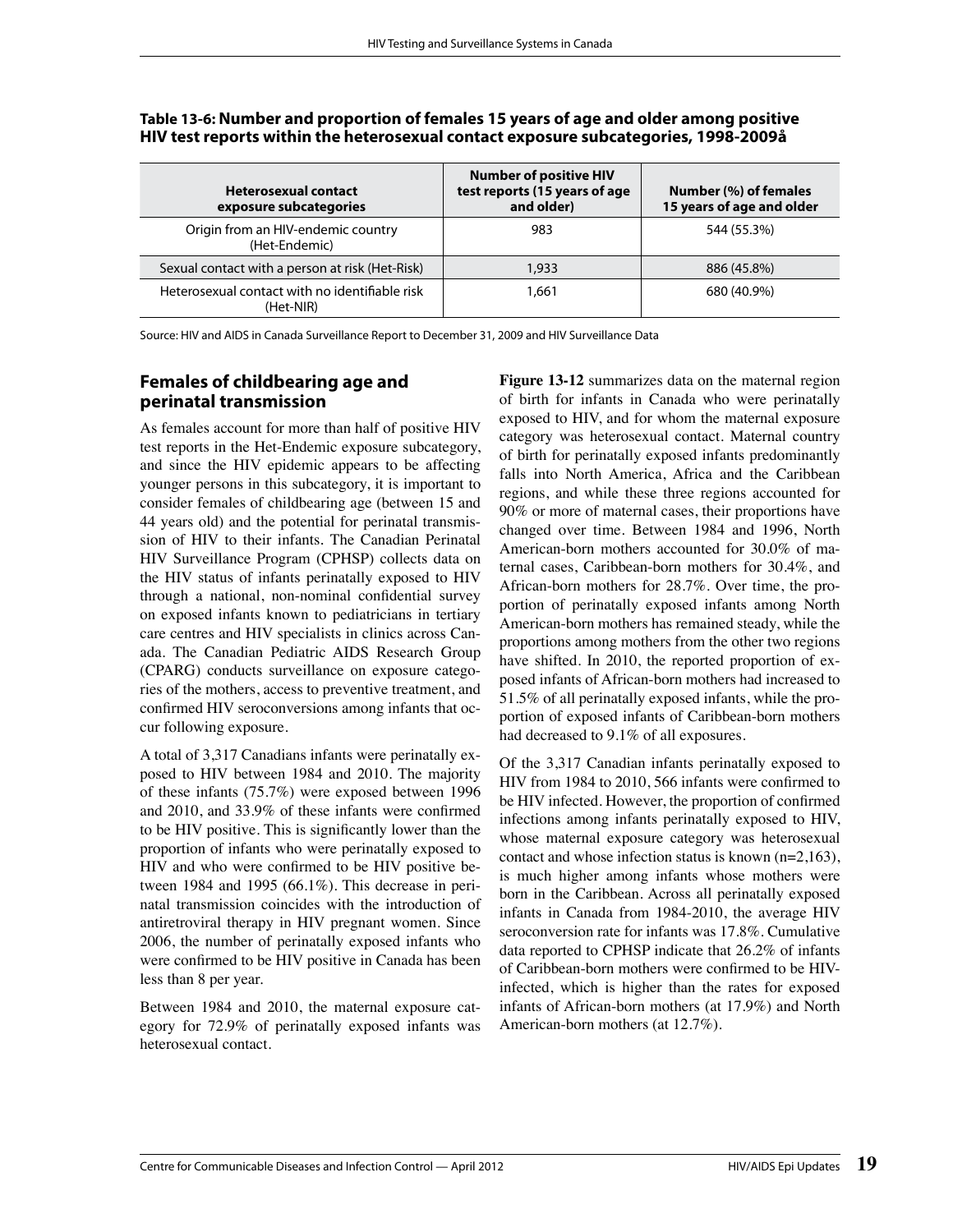



Three important limitations should be noted when interpreting these data. Although perinatally exposed infants have been separated into the mother's region of birth (e.g., Africa, North America), this designation does not confirm that the mother has come from an HIV-endemic country. (Please refer to Appendix 1 for a list of all HIV-endemic countries). It is also important to note that the maternal cases presented below are assigned to the heterosexual contact exposure category, which includes the heterosexual endemic subcategory (Het-Endemic) as well as sexual contact with a person at risk (Het-Risk), and heterosexual contact with no identified risk (Het-NIR). Finally, the numbers presented may not reflect all infants perinatally exposed to HIV infection, since not all pregnant women are aware of their HIV status.

Although all provinces and territories in Canada promote voluntary HIV testing of pregnant women and women considering pregnancy, there is variation in how this policy is implemented across jurisdictions. For more information on perinatal transmission, refer to the *HIV/AIDS Epi Update7* Chapter 7, entitled "Perinatal Transmission of HIV in Canada."

#### **Surveillance data from Ontario and Quebec**

As mentioned earlier, Canada's two most populous provinces, Ontario and Quebec, do not routinely collect and/or report to PHAC, country of birth, race/ethnicity,

or complete exposure category data on their positive HIV tests. Nonetheless, the subsequent sections provide a brief overview of the HIV and AIDS surveillance information available from provincial-level data sources, because a significant proportion of the population of interest resides in Ontario and Quebec. Please refer to the specific data sources for more details and interpretation. Please note that the following summary preserves the terminology used in the original research documentation regarding biological sex (male/female) and gender (man/woman).

#### **Ontario**

The Ontario HIV Epidemiologic Monitoring Unit (OHEMU) produces an annual HIV/AIDS surveillance report for the province. Information obtained from the OHEMU 2008 report<sup>9</sup> pertaining to people in Ontario who originate from countries where HIV is endemic is summarized below.

 From October 1985 to December 2008, a cumulative total of 29,787 HIV infections were diagnosed in Ontario. Of those with a known exposure category, 3.8% (n=554) were attributed to the HIVendemic exposure category (origin/residence in an HIV-endemic country); within this category, 53% were male, 45% were female and 2% were of unknown sex.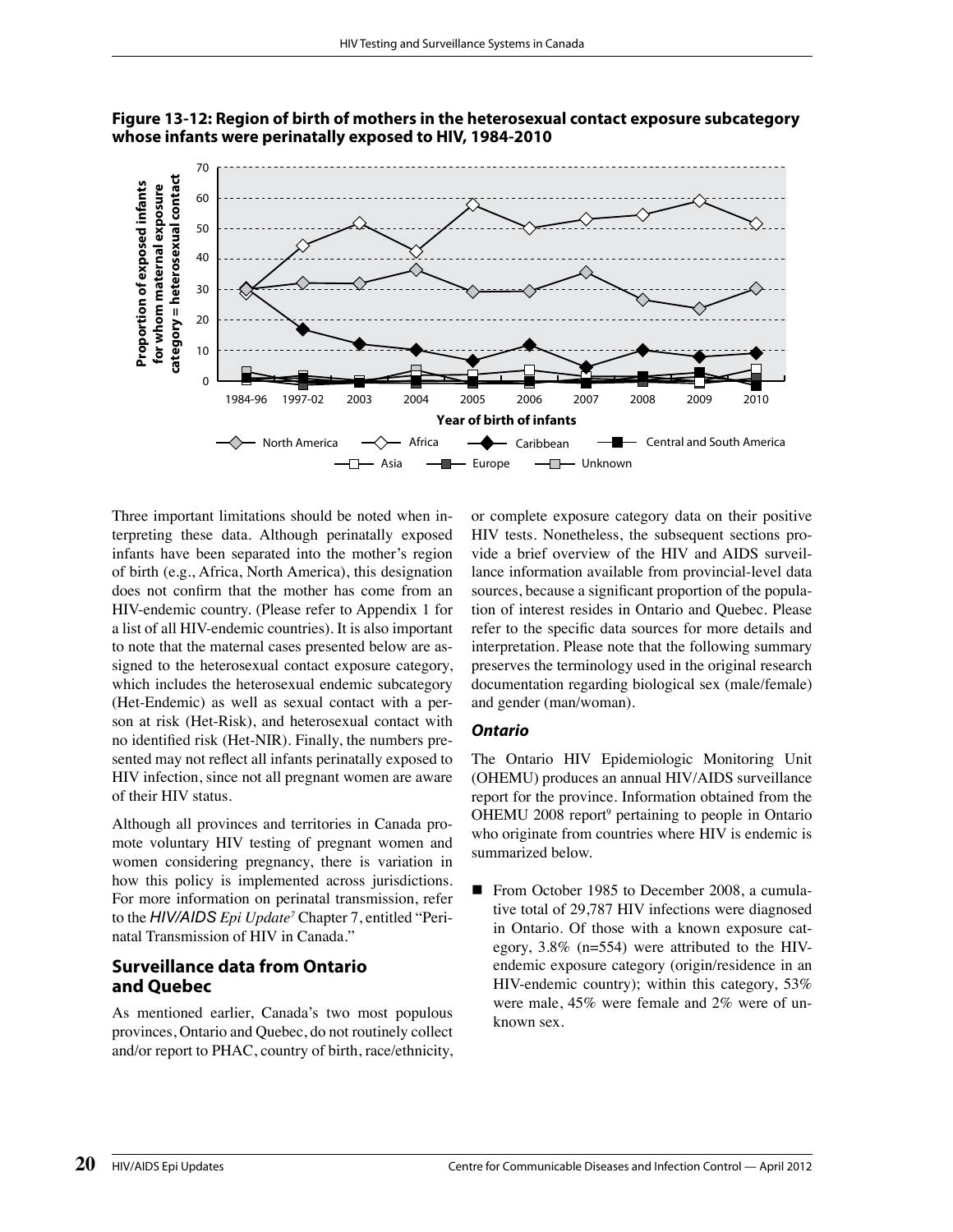- When adjusted for unknown sex and exposure category, 12.5% (n=3,723) of HIV diagnoses in Ontario were attributed to the HIV-endemic exposure category from 1985 to 2008. The proportion of annual HIV cases attributed to this exposure category has increased from less than 5% before 1990 to 22.9% in 2008.
- In Ontario's adjusted analysis, the proportion of females in the HIV-endemic exposure category was 52.4% from 1985 to 2008 and is the only exposure category with a greater proportion of females than males.
- Cumulatively from 1985 to 2008, the HIV-endemic (adjusted) exposure category accounted for 42.6% of HIV diagnoses among females and 7.0% among males in Ontario.
- From 1981 to 2008, 8,788 AIDS cases were reported in Ontario. When adjusted for the unknown exposure category, persons who originate from countries where HIV is endemic accounted for 8.0% of overall cases and 35.5% of all female cases.
- From 1984 to 2008, 860 HIV positive women delivered in Ontario and gave birth to 137 HIV-infected infants. The majority of the HIV infected infants (n=74, 54%) were born to mothers who originated from countries where HIV is endemic.

#### **Quebec**

The HIV infection surveillance program in Quebec has been in place since April 2002. Quebec's surveillance report presents information in two ways: 1) new diagnoses (i.e., those who had never previously been tested or whose previous HIV tests had all been negative); and 2) all diagnoses (which includes previous diagnoses, i.e., had a previous positive HIV test, were previously tested anonymously, were previously tested in another province, etc.). Information pertaining to people from HIV-endemic countries, from the province's mid-year  $2010$  report<sup>10</sup> is summarized below.

- For the period April 2002 to June 2010, there was a cumulative total of 6,107 positive HIV test reports (all diagnoses) in Quebec. Of those with reported ethnic origin, 9.4% (564) were of Sub-Saharan African origin and 8.8% (529) were of Caribbean (Haitian, Jamaican, 'other,' and 'unknown' Caribbean) origin.
- The proportion of positive HIV test reports attributed to these two regional groups in Quebec was higher among women than men - 28.0% of women versus 4.5% of men of Sub-Saharan African origin, and 20.7% of women versus 5.6% of men of Caribbean origin.
- From 2002 to June 2010, 956 cases diagnosed in Quebec were attributed to the Het-Endemic exposure subcategory, comprising 15.7% of all cases. Women accounted for 61.3% of cases from 2002- 2009 among those in the Het-Endemic exposure subcategory.
- Among women, Het-Endemic cases account for approximately 40% to 55% of cases per year, and among men, they account for 5% to 10% of cases per year.
- Among all cases attributed to the Het-Endemic exposure category (n=956), 46.3% listed their ethnic origin as Caribbean, and 52.8% as Sub-Saharan African.
- Of the 505 new diagnoses among women 15 to 55 years old from 2002 to June 2010, 16.4% (n=83) were diagnosed during pregnancy. The majority (68.7%; 57/83) of these cases diagnosed during pregnancy were immigrants from countries in Sub-Saharan Africa or Haiti.
- From 2002 through June 2010, 24 newly diagnosed cases of mother-to-child transmission of HIV infection were confirmed and reported in Quebec, with 10 infants born in Canada and 14 born outside of Canada. Of those born in Canada, eight (80%) were born to mothers who originate from countries where HIV is endemic. Thirteen out of the 14 infants born outside of Canada were born to mothers who originated from an HIV-endemic country.
- Of the 458 new diagnoses attributed to the Het-Endemic subcategory, 84.9% had never previously been tested for HIV.

# **Enhanced/Population-Specific Surveillance Data**

#### **Background**

*A*s part of the *Federal Initiative to Address HIV/AIDS in Canada,* PHAC monitors trends in HIV prevalence and associated risk behaviours among key vulnerable populations identified in Canada through enhanced (behavioural and biological) surveillance systems known as the Track surveillance systems. The primary objectives of these systems are to describe the changing patterns in the prevalence and incidence of HIV infections, risk behaviour practices, and testing patterns for HIV, hepatitis C and other sexually transmitted and blood borne infections (STBBIs) within each respective population. For a more detailed description of the Track surveillance systems, please refer to the *HIV/ AIDS Epi Update*<sup>7</sup> Chapter 3, entitled "HIV Testing and Surveillance Systems in Canada."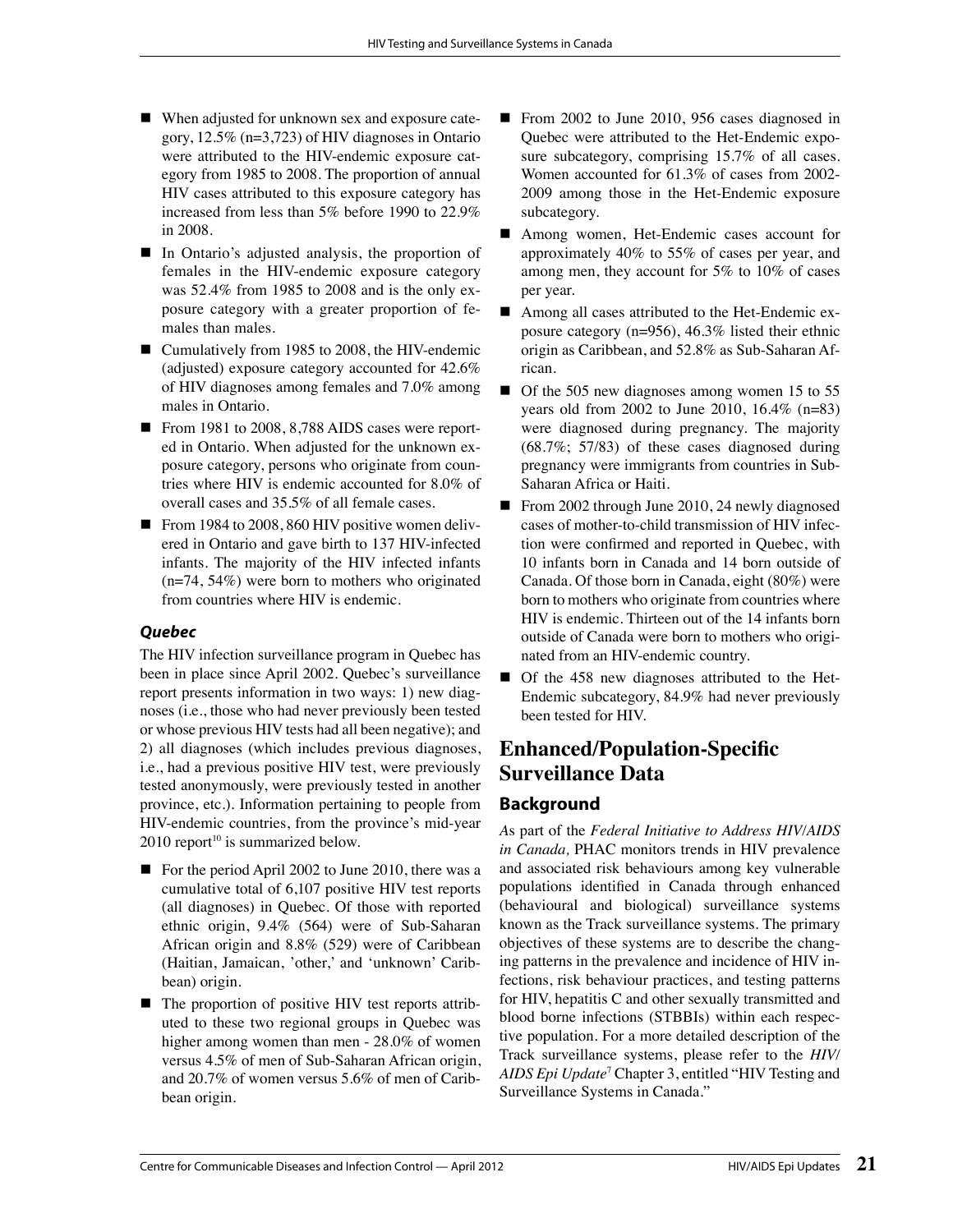#### **E-Track**

#### **Description**

The concept of the E-Track surveillance system was piloted by PHAC in collaboration with researchers in Quebec through the study of Québécois of Haitian Origin (OHO), and conducted between 2007 and 2008.<sup>d</sup> The study's objectives were:

- To determine the prevalence of the HIV, hepatitis C and syphilis infection;
- To describe the contributions of demographic factors, immigration status and sexual risk behaviours; and
- To compare the infection and risk markers to findings of a previous study of QHO conducted in 1994.

To be eligible to participate in this voluntary, anonymous, cross-sectional study, potential participants had to be Québécois, 15 to 49 years old, and born in Haiti or with at least one parent born in Haiti. Study participants were recruited at general practice medical clinics in Montréal and at selected community events important to the Haitian community.

Findings from the QHO study are presented along with other independent research findings below. (Please see "Summary of recent data on HIV prevalence, incidence and risk behaviours among Canadian residents who originate from countries where HIV is endemic.")

Work is currently underway in Montréal and in Ontario towards the development of E-Track surveys that will focus on residents of the respective sentinel sites who originate from countries in Sub-Saharan Africa and the Caribbean where HIV is endemic.

# **Summary of research on HIV prevalence, incidence and risk behaviours among people from countries where HIV is endemic**

In addition to routine and enhanced HIV surveillance and national estimates, there is ongoing research exploring HIV prevalence, incidence and risk behaviours among people in Canada who originate from countries where HIV is endemic. The following section summarizes research published in peer-reviewed journals and/ or presented at scientific meetings from January 1, 2006 to January 31, 2011. It is worth noting that the following summary preserves the terminology regarding biological sex (male/female) and gender (man/woman) used in the original research documentation.

#### **HIV Prevalence**

To date, there is a paucity of empirical data regarding the burden of HIV infection among Canadian residents from countries where HIV is endemic. However, this is a growing area of research and there are ongoing studies, some of which have recently published results. While no published studies measuring HIV incidence for Canadian residents from countries where HIV is endemic were located, one study reported on HIV prevalence and is briefly described here.

#### **Ontario:**

The EAST study sought to estimate HIV prevalence in immigrants from the East African countries, Ethiopia, Kenya, Somalia, Tanzania and Uganda. HIV infection was determined via HIV antibody testing of oral fluids and self-reports during interviews. HIV prevalence based on a combination of data from biological specimen and selfreports was 2.9% (95% CI: 1.3%-4.4%); 2.7% (95% CI: 0.06%-5.3%) among male participants and 1.7% (95% CI: 0.0%-3.6%) among female participants. Further analyses accounting for the non-random sampling methodology used suggested that the underlying prevalence was close to 1.2% (95% CI: 0.03%-2.4%). 12,13

#### **HIV testing practices**

- In the EAST study,  $75\%$  (340/456) of participants had been tested for HIV on at least one occasion, and over half (66%) of those were tested for immigration purposes. In multivariate modelling, individuals with the following were more likely to have been tested for HIV: 25 to 39 years old; had a medical check-up in the last two years; had a physician recommend an HIV test; new Canadian residents; held attitudes with less stigma associated with HIV/AIDS and had  $\geq 5$ lifetime sexual partners. Participants from Uganda were more likely to have been tested for HIV than those from Ethiopia, Kenya or Somalia.13
- Tharao et al. (2009) reported that since the Ontario prenatal HIV testing program mandated that all pregnant women be offered HIV testing (with informed consent) and HIV counselling, the uptake of HIV testing by pregnant women increased from 38.9% in 1999 to 96.8% in 2008. The study examined missed opportunities for HIV prevention based on the experiences of African and Caribbean women undergoing prenatal HIV testing in Ontario.<sup>14</sup> The results are summarized in the section entitled "Health Services".

d Gabriel Joseph, Alix Adrien, Claude Tremblay, Pascale Leclerc. Les infections transmises sexuellement et par le sang chez les Québécois d'origine haïtienne : surveillance biologique et comportementale – 2e édition. Direction de santé publique, Agence de la santé et des services sociaux de Montréal, 2010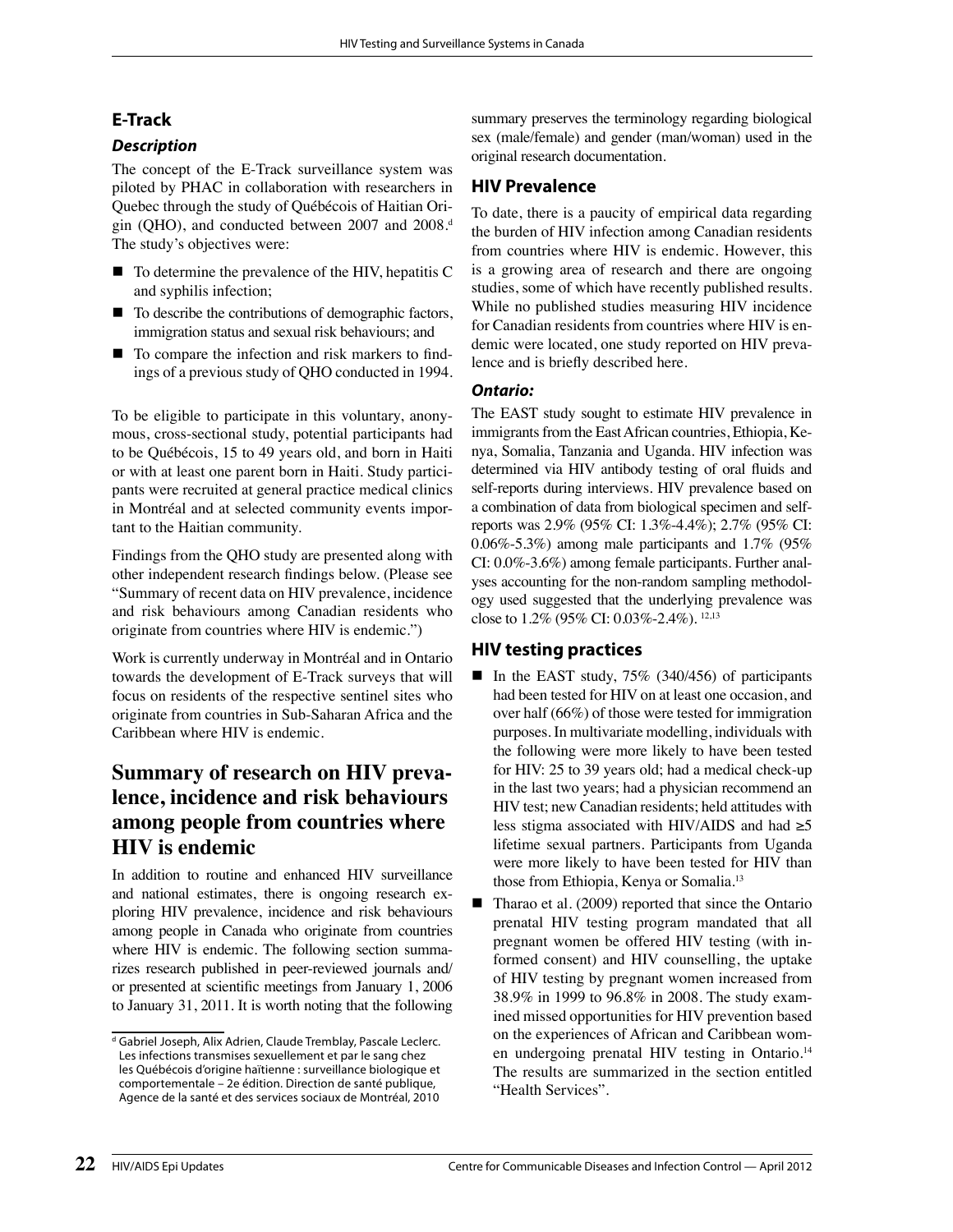■ The QHO study carried out a sub-group analysis of participants who reported heterosexual sex, comparing those who requested HIV testing to those who had never been tested for HIV (NHBTH). The results showed that  $56.9\%$  identified as NHBTH (169/297). Multivariate analysis suggested that NHBTH were more likely to be younger, not well informed on HIV testing and in a married or common law relationship.<sup>11</sup>

#### **Risk behaviours and correlates of risk behaviour**

- The EAST study also investigated the risk behaviour of participants with two or more sexual partners (22%; 76/352). Of this group, 50% had two partners, 33% had three and 12% had four or more. Sixty-one participants (81%) reported sex with at least one person from Africa. In the previous year, 7% did not use condoms and 69% reported inconsistent or imperfect use. Just under half (43%) reported concurrent sexual partners. Compared to participants with one partner, those with two or more were significantly more likely to be male, younger, have first engaged in sex at a younger age, and have 10 or more lifetime sexual partners.<sup>15</sup>
- In the 2007-2008 QHO study, of 624 participants, 62.8% were female and 56.4% were 20 to 34 years of age. Compared to females, males were more likely to have at least one regular partner, or both regular and casual partners, and were more likely to have used a condom during their last sexual encounter with a casual partner. Overall, 42.7% reported always using a condom with a casual partner in the preceding 12 months. Factors significantly associated with having at least one heterosexual casual partner included: male sex, younger age, being single, second generation QHO, larger number of regular partners, anal heterosexual relations, well informed about HIV testing and a history of HIV testing. The authors identified that female regular partners of male QHO are the most vulnerable to HIV infection.16 This trend has remained unchanged since the preceding QHO study conducted in 1994.17
- In a 2008 qualitative study of 15 young male  $(15-25)$ years) Quebec residents with at least one parent of Haitian origin, 11 participants reported having engaged in group sex. Some reported the use of drugs or alcohol to convince females to participate. Most believed group sex to be a low risk for the acquisition of a sexually transmitted infection (STI), however, nine reported consistent condom use during group sex and six chose a specific type of sexual activity (e.g. oral sex, masturbation, avoidance of group sex in the dark) as STI risk reduction strategies. $18$

#### **Determinants of health**

The environments in which people live and work are strongly associated with their well-being. This section summarizes recent literature examining some of the key determinants of health among people from countries where HIV is endemic. For an in-depth overview of all the determinants of health, please refer to PHAC's *Population-Specific HIV/AIDS Status Report on People from Countries where HIV is Endemic*. 4

#### **Social environments and culture**

- The Stigma Study (2004-2006) explored the experiences of members of three African and three Caribbean communities in Toronto. In-depth interviews with 30 HIV positive individuals and 12 focus groups with 74 members of the communities at large found a range of cultural and structural issues that may increase risk for infection, discourage testing and treatment, and lead to the isolation of HIV positive people. The key factors that emerged were stigma, denial, discrimination, fear, homophobia, gossip, harassment and ostracism. There was also the perception that HIV is not a major issue within their community, particularly in Canada, and in relation to other pressing issues such as poverty, employment, and housing. Most important, these factors prevented people who are HIV positive from seeking early treatment, and health and support services.19-21
- Phase 1 of BLACCH [The Black, African and Caribbean (ACB) Health, 2010], a community-based qualitative study, found that health is viewed holistically and most participants perceived themselves as 'healthy.' Participants acknowledged that HIV is an important health issue in their community; however, they believed their personal risk of infection to be low due to marriage or abstinence. $22,23$
- The OHTN Cohort, a multi-site research study that collects clinical and sociobehavioural data on a cohort of participants living with HIV, studied the impact of HIV stigma and country of birth nativity on depression as a health outcome. Forty-one percent of the study sample used for these analyses (256/630) was born abroad. In multivariate modelling, those born abroad were significantly more likely to report symptoms of depression, even after controlling for HIV stigma. The study found that participants with "… high amounts of social support and/or high sense of mastery are better able to fight off feelings and thoughts of depressions when faced with stressful HIV symptoms". . The authors recommended that health service providers be aware of the influence of being born abroad on the health outcomes of immigrants living with HIV.<sup>24</sup>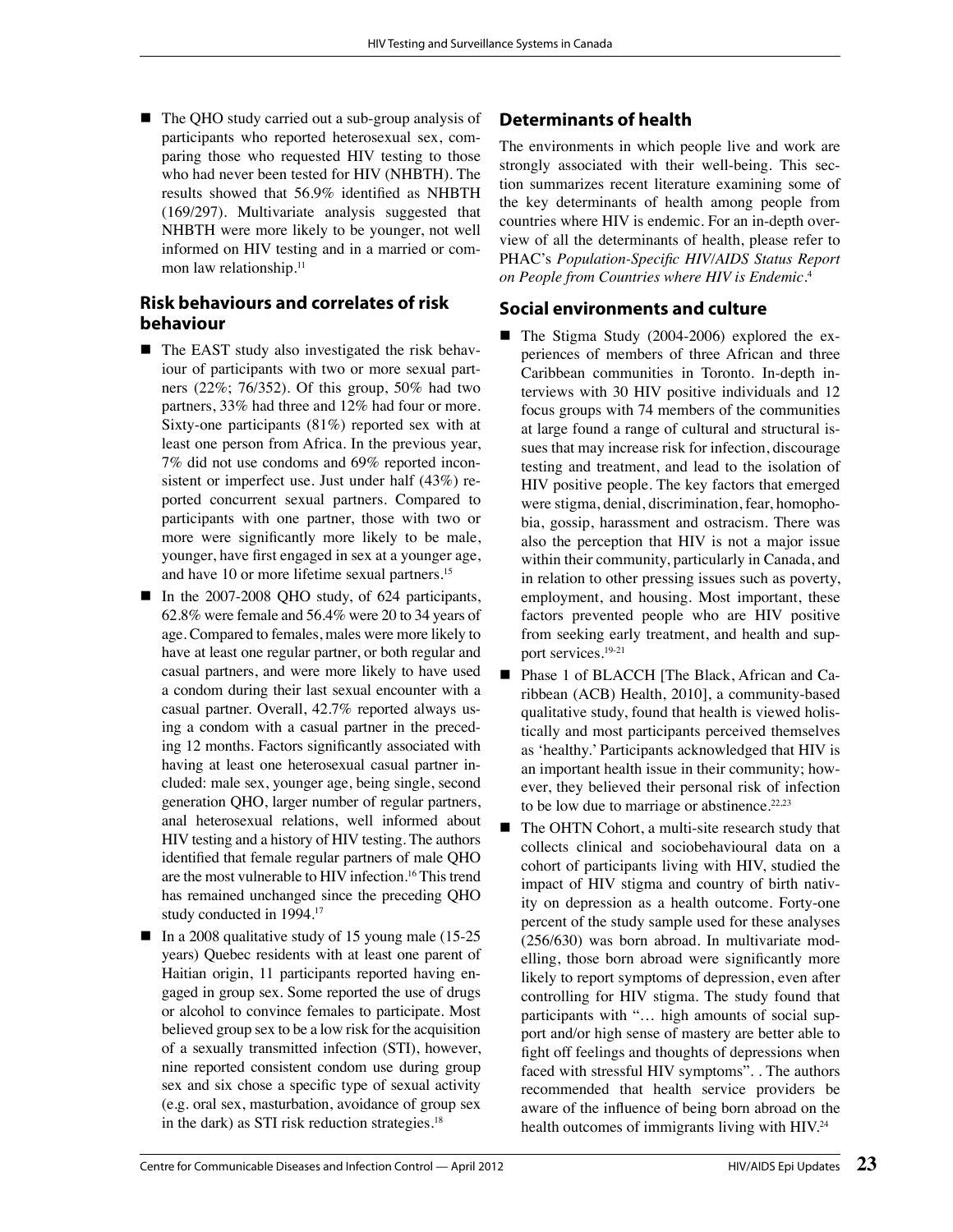A 2007 environmental scan to inform the development of a National HIV/AIDS Strategy for Canadian Black, African and Caribbean communities found: lack of linkages/cohesiveness between organizations/community efforts aimed at addressing HIV/AIDS in Black communities; difficulty in accessing HIV/AIDS funding; lack of a nationally visible Black spokesperson for HIV; immigration challenges; and lack of understanding of issues relating to Black people living with HIV. The report makes recommendations to inform the planning and delivery of programs and services to Black communities.25

#### **Health services**

Access to health services is important for disease prevention, health promotion and care required to maintain or restore health in case of disease. Many barriers to access and the complexities of providing health services have been identified among Canadian residents originating from countries where HIV is endemic.<sup>4,19</sup> Recent research is summarized below.

- Tharao et al. carried out in-depth interviews with 44 African and Caribbean women (HIV positive and negative) who had had been tested for HIV during pregnancy. Participants reported that they received poor pre/post test counselling, resulting in: limited awareness of HIV and HIV transmission to infant; fear and panic upon diagnosis due to lack of knowledge about treatment plans; suicidal ideation; misunderstanding of the role of public health, followup processes and privacy; autonomy violation when tested without knowledge or consent; and experience/perception of differential treatment based on refugee status, race and/or gender.<sup>14</sup>
- In Phase 1 of BLACCH (2010), stigma, discrimination and lack of HIV related education were cited as barriers to accessing HIV-related services. A need for more ACB presence in health/social services was highlighted. In contrast, some participants reported that they would not access services from a person belonging to their ethnic community, primarily due to concerns over confidentiality.<sup>22, 23</sup>
- $\blacksquare$  In 2006, qualitative interviews were conducted with fifteen health professionals working with African refugees resettled in Vancouver. Factors cited by interviewees as being unique to HIV positive refugees included: difficulties finding a doctor, difficulties with transportation to HIV-related visits, lack of cultural competency, language barriers, and HIV-related

stigma and discrimination within the African refugee community. Similarly, health providers could not provide optimal care as they were limited by language, cultural barriers and lack of knowledge regarding refugee health. Participants also mentioned communication issues between services providers from different levels of government and the absence of guidelines on disclosure of HIV status.<sup>26,27</sup>

Published results on HIV treatment outcomes in people from HIV-endemic countries are limited; two studies are summarised below.

- A Quebec-based observational cohort of 92 HIV positive adults (66 female; 26 male) from six Sub-Saharan African countries treated in a multidisciplinary HIV clinic were followed for 3.1 years. At baseline, 21 were on highly active antiretroviral therapy (HAART) and 71 were not treated. After starting HAART, 98% achieved undetectable viral load levels after 11 weeks and three years later, the viral load levels for 59% of participants were still undetectable. The study shows that HIV positive refugees responded favourably to treatment in Canada.28
- The Southern Alberta Cohort (SAC) also reported that patients from Sub-Saharan Africa had HIV care outcomes equivalent to Canadian born patients. In particular, refugees had more clinical encounters and social worker visits compared to other immigrants and Canadian born patients. Moreover, they found that social support was a key factor for Sub-Saharan African patients in accessing health services and maintaining treatment.29

#### **Immigration**

Over the past decade, there have been a few important policy changes regarding HIV testing of migrants to Canada, including:

- In 2001, a revised Citizenship and Immigration Canada (CIC) policy exempted applicants who were family class, refugee, protected person or family of foreign nationals from the excessive demands on health resources rule; thus, any of the above with HIV/AIDS cannot be refused visas on medical grounds.30
- On January 15, 2002, CIC added routine HIV screening for all applicants who require an Immigration Medical Examination (IME) and are 15 years of age and older, as well as for those children who have received blood or blood products, have or had a known HIV positive mother or are potential adoptees.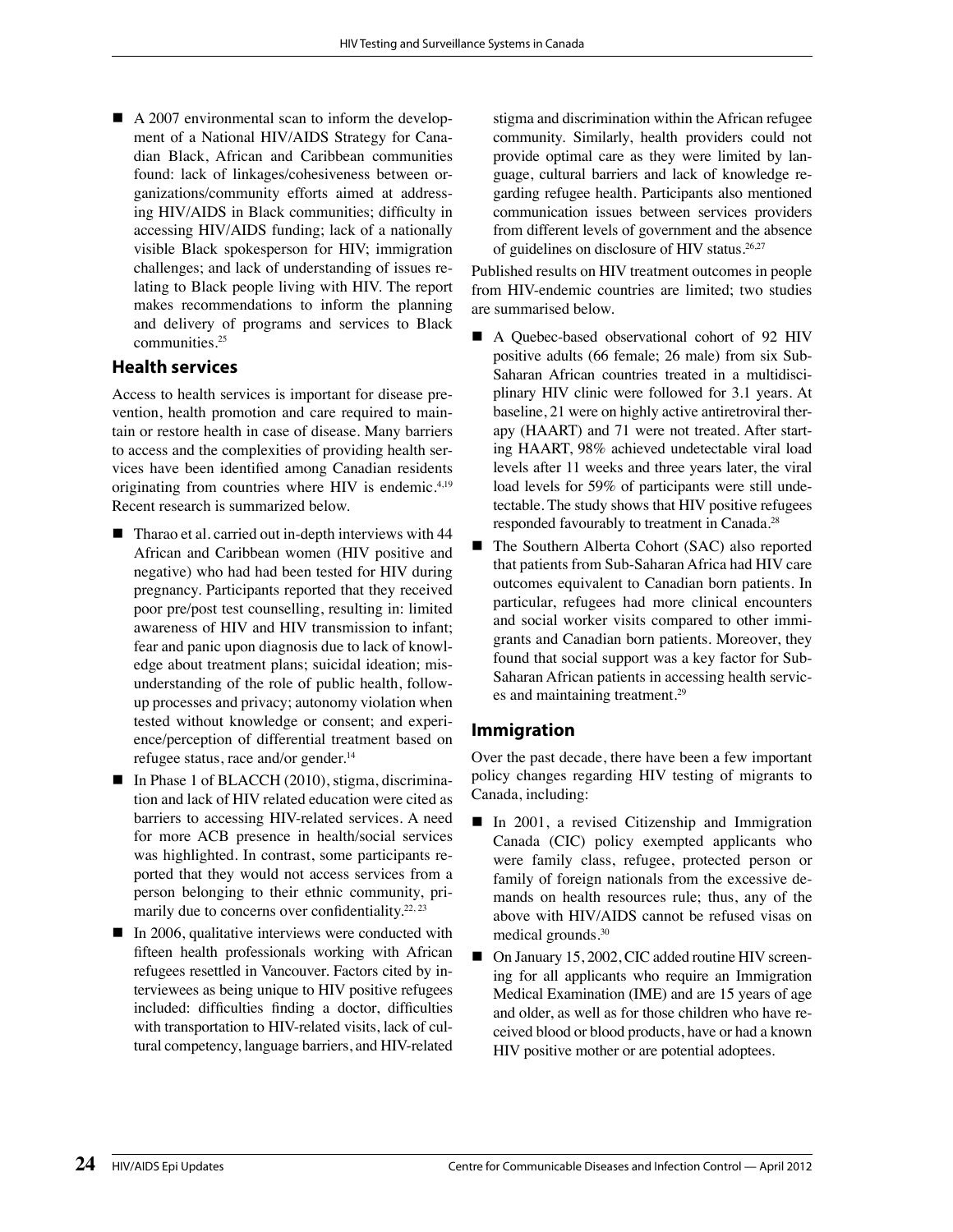- In June 2002, the Immigration and Refugee Protection Act (IRPA)<sup>8</sup> was implemented, requiring that applicants be assessed for inadmissibility on health grounds (i.e., danger to public health, danger to public safety and excessive demands on health or social services). However, the IRPA exempted certain groups of immigrants from excessive demand evaluation.
- $\blacksquare$  In 2004, CIC discontinued the routine HIV testing of potential adoptees.

Recent results from CIC IME HIV testing have shown the following:

- Between January 15, 2002 and December 31, 2009, 4,280 applicants who underwent an IME tested positive for HIV.<sup>e</sup>
- In 2009, 574 applicants who underwent an IME tested HIV-positive.
	- Of these, 335 were identified by HIV testing in Canada, and 239 were identified outside of Canada.
	- Of the 574 HIV-positive diagnoses in 2009, 341 (59.4%) were born in Africa and the Middle East, 178 (31%) in the Americas, 46 (8%) in Asia and nine (1.6%) in Europe. In 2009, the 335 HIV-positive tests identified in Canada represented 13.9% (335/2,417) of the positive HIV tests reported to PHAC.

It is worth noting that in September 2004, CIC offered to provincial/territorial health authorities the option of receiving reports on HIV cases (medically examined overseas) who have entered Canada, however, not all provinces/territories chose to receive this information. Changes to policies at CIC (described above) can likely explain some of the increase in the number of positive HIV tests reported after 2001.

Some studies have examined how immigration law and policy, and people's knowledge and perception of these laws and policies, may influence their testing and treatment-seeking behaviours. These studies found the following:

 $\blacksquare$  Lack of knowledge may influence risk awareness and risk behaviour among younger people. Some qualitative studies of people from HIV-endemic countries found that participants, particularly youth, believed they were less vulnerable to HIV in Canada, because visas are only granted to migrants who have passed the immigration medical exam.<sup>19,31</sup>

 There are indications from qualitative sources that people who do not have legal status in Canada and are HIV positive reported that they have not applied for legal residence due to fear of deportation. In the meantime, they are without health care, social assistance benefits or regular employment. Research shows that these factors complicate and add to the stresses of dealing with HIV.<sup>19,25</sup>

The following two studies examined demographic and clinical characteristics of HIV positive persons with a focus on immigrants and/or people from HIV-endemic countries.

#### **British Columbia (B.C.):**

- Based on a report from the BC Centre for Disease Control (BCCDC), using data from Citizenship and Immigration Canada and the BC HIV surveillance system, 172 HIV positive persons immigrated to British Columbia from January 2000 to August 2007, with a "… slight increasing trend" in the annual number of HIV positive immigrants over the period. Of these 172 HIV positive immigrants, 53 (31%) were from countries where HIV is endemic, mainly from Sub-Saharan Africa. 32, 33
- In the same BCCDC report, an analysis of the full HIV Surveillance System was done to determine the number of all new positive HIV cases that identified having a sexual partner from an HIV-endemic country as a potential risk factor. This analysis showed that, from May 2003 through August 2007, 60 individuals who tested newly HIV positive reported having a sexual partner from a country where HIV is endemic. Of these, 25% (16) of were themselves born in an HIV-endemic country. Overall, the data showed a decreasing trend in the number of HIV positive individuals reporting partners from endemic countries.<sup>32, 33</sup>

#### **Alberta:**

■ A study looking into the impact of policy changes to Canada's Immigration Act and changing migration patterns on regional HIV population examined data on all HIV positive individuals enrolled in care at the Southern Alberta Cohort (SAC) between January 2001 and January 2007.<sup>29</sup> In the analyses (which excluded temporary residents), patients were categorized by self-reported country of birth: Canada; Sub-Saharan Africa (SSA); and other foreign born (other than SSA).

<sup>e</sup> Health Management Branch (HMB), formerly Medical Services Branch (MSB), Citizenship and Immigration Canada- Database on HIV, as of January 2010.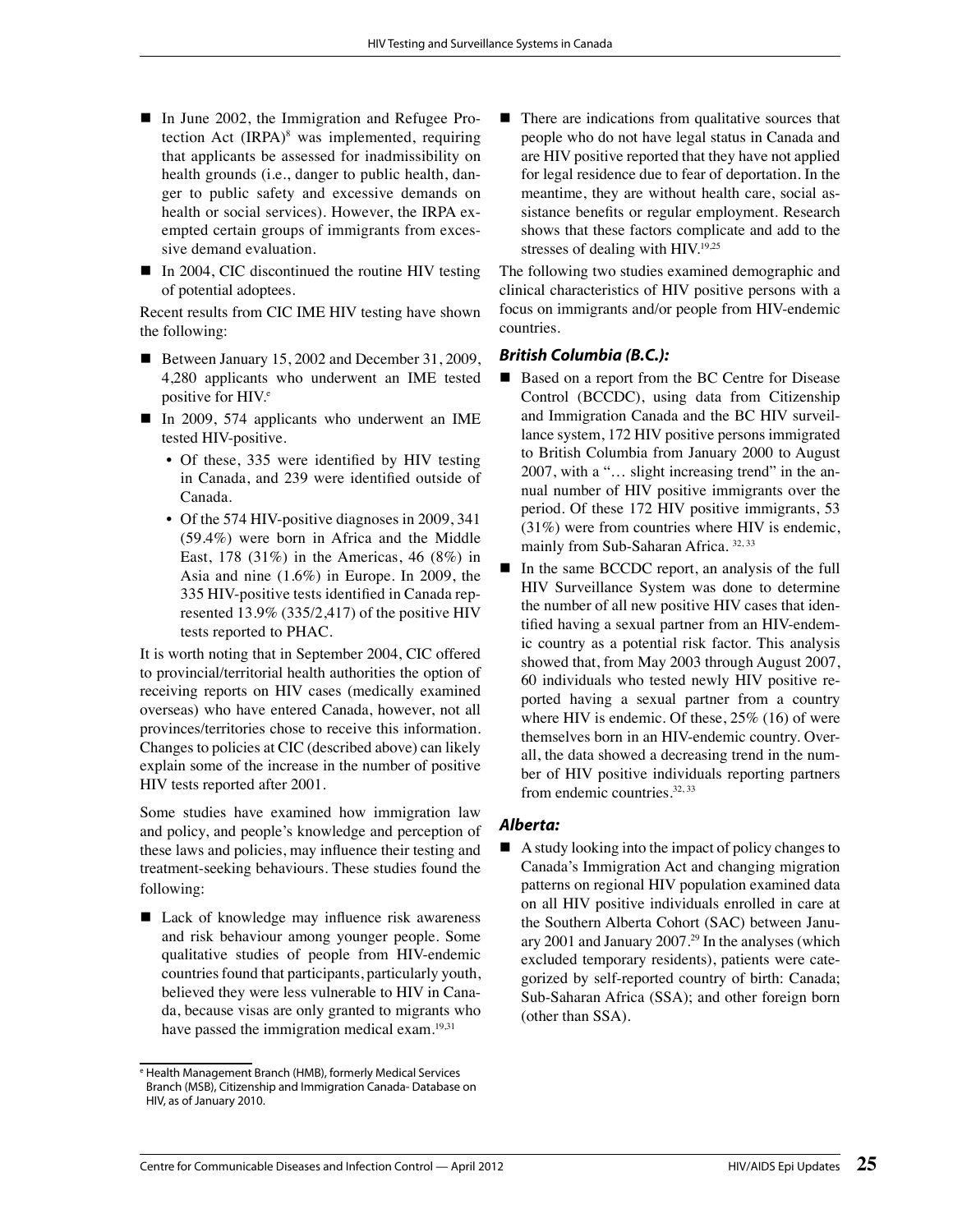- Between January 2001 and January 2007, 692 patients with HIV initiated case at SAC. Of these, 18% (126) were born in Sub-Saharan Africa (predominantly East and Central Africa). The proportion of patients from Sub-Saharan Africa increased annually from 6% in 2001 to 31% in 2006. Of those with known immigration status, 68% were immigrants and 32% refugees.
- Patients from Sub-Saharan Africa were significantly (p<0.01) more likely to be female (53%), younger (mean age 33.1 years), with heterosexually acquired HIV when compared to Canadian and other foreign-born patients.
- Patients from Sub-Saharan Africa were significantly ( $p<0.01$ ) more likely to be or have been married, or living in a common law relationship compared to Canadian and other foreign-born patients.
- Patients from Sub-Saharan Africa had the lowest median CD4 counts at initial clinic visit compared to Canadian and other foreign-born patients, indicating diagnosis at a later disease stage compared to non-immigrants. In latter years of the study period, there was a "… small but increasing number…" of patients from Sub-Saharan Africa who had started a HAART regimen in Africa prior to moving to Canada.
- Most (97%) of patients from Sub-Saharan Africa were infected with non-B HIV viral subtypes; HIV viral subtypes C, A1, G, D, and AG were most common strains among these patients.
- Compared to Canadian-born patients (CAN) and other foreign-born patient (FB), a significantly larger proportion of Sub-Saharan African patients (SSA) tested positive for: Tuberculin skin tests (26% for SSA vs. 7% for CAN and 5% for FB, p<0.001); *Toxoplasma* serology (33% for SSA vs. 8% for CAN and 4% for FB); and hepatitis B infection (8% for SSA vs. 2% for CAN and 3% for FB). By contrast, a lower proportion of patients from Sub-Saharan Africa tested positive for hepatitis C infection (2% for SSA vs. 18% for CAN and 6% for FB).

#### **Strengths and Limitations**

Findings presented in this chapter were obtained from public health surveillance data and recently published HIV-related research focussed on people from countries where HIV is endemic who are living in Canada. The limitations mentioned earlier should be reiterated:

- Surveillance data may understate the magnitude of the HIV epidemic, since such data are subject to reporting and can only describe the diagnosed portion of the epidemic. In addition, information on some variables in the surveillance data was incomplete, which affects the interpretation of the diagnosed portion of the epidemic. Reliance on the HIV-endemic exposure subcategory does not capture information on persons from countries where HIV is endemic who are assigned to an exposure category higher up in the risk hierarchy (such as MSM or IDU).
- The inherent design strengths of the cross-sectional and qualitative studies, including community samples, permitted a range of risk behaviours and associations to be explored in this population. A number of biases must be considered when interpreting these findings.
- There are relatively few quantitative studies or analyses, and those conducted represent small subsections of this diverse and complex population within Canada. For all studies, both quantitative and qualitative, the study designs limit causal inferences from the data.
- Studies are largely based on self-reported data, which may introduce a variety of social biases. For example, the sensitive nature of information related to sexual behaviours may be misreported or underreported by some respondents. In addition, HIV diagnostic data are limited to people who present themselves for testing.
- Direct comparisons across studies should be avoided or made with caution due to the variation in design, eligibility criteria, study samples, research aims, and analysis methods used. Given this, the findings cannot be generalized beyond the study populations, making it difficult to draw conclusions regarding trends in risk behaviours. For more specific study-level limitations, please refer to the respective studies referenced within this chapter.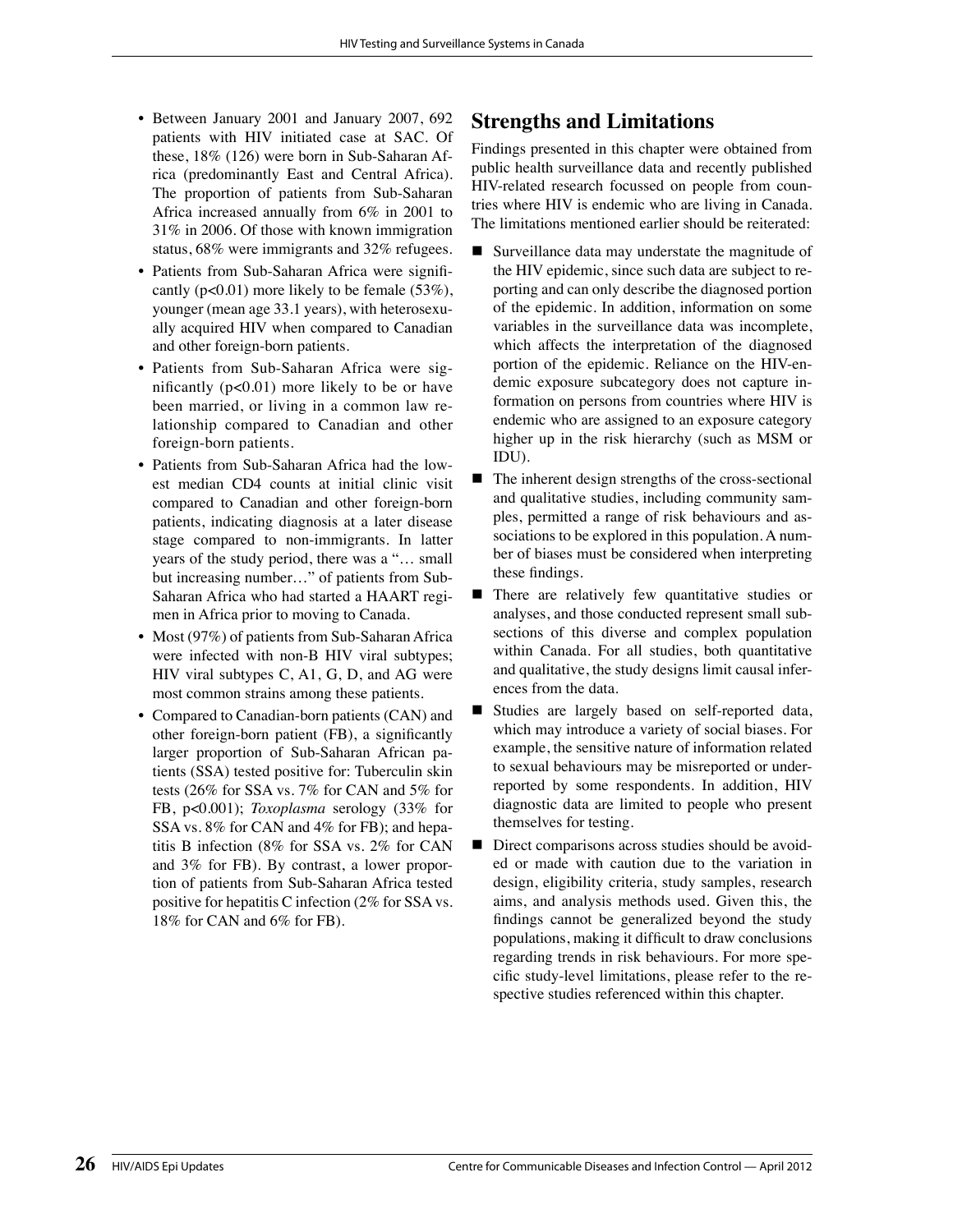### **Conclusion**

There is considerable cultural, community and religious diversity among people from different Sub-Saharan African countries, Caribbean countries and other countries where HIV is endemic, as well as among other Black peoples. However, they are often grouped together for research and program delivery purposes, which limits the depth of exploration of factors that affect specific groups or communities. Despite the limitations associated with surveillance and research findings, a picture emerges regarding the pattern of the HIV/AIDS epidemic among people from countries where HIV is endemic.

The observed trends suggest that there is an increasing proportion of reported HIV and AIDS cases attributed to the Het-Endemic exposure subcategory, suggesting that people from HIV-endemic countries are over-represented in the Canadian HIV epidemic. Furthermore, those particularly affected include persons under the age of 40 years and females, including those of childbearing age. Most of the cases assigned to the HIVendemic exposure subcategory were people who selfidentified as Black. This impact on youth, females and Black populations indicates the different characteristics of the HIV epidemic among people from countries where HIV is endemic and emphasizes the complexity of Canada's HIV epidemic. In addition, it is apparent that a significant proportion of this population is unaware of their HIV infection, signalling the need for continued efforts towards increasing testing coverage and capitalizing on testing events for additional HIV prevention opportunities.

#### **Implications for public health**

There is a need for improved HIV/AIDS surveillance data at the national level to permit better monitoring and characterization of trends in HIV among persons from HIV-endemic countries, which will in turn provide better data to guide prevention and care programs for this group. To accomplish this, PHAC is actively working to strengthen its collaboration with provincial/ territorial governments and community stakeholders in order to find specific ways to improve the quality of information on exposure category and ethnicity for the population born in countries where HIV is endemic. It is anticipated that the E-Track surveillance system, an enhanced (behavioural and biological) surveillance system to monitor the prevalence of HIV and associated factors amongst people from countries where HIV is endemic, will provide additional information that will be useful for HIV prevention and control efforts by local, provincial and national governments.

A growing body of evidence is being generated in this area, and studies are ongoing or in development. Further research in this area is key to better understanding the diversity within the populations aggregated under the epidemiological term, "people from countries where HIV is endemic," in order to elucidate factors associated with these observed trends and to assess the best way to address them. More complete surveillance and research information would enable policy makers, public health officials, and community members to jointly develop, implement, and sustain culturally relevant prevention, education, and support services for this population across Canada.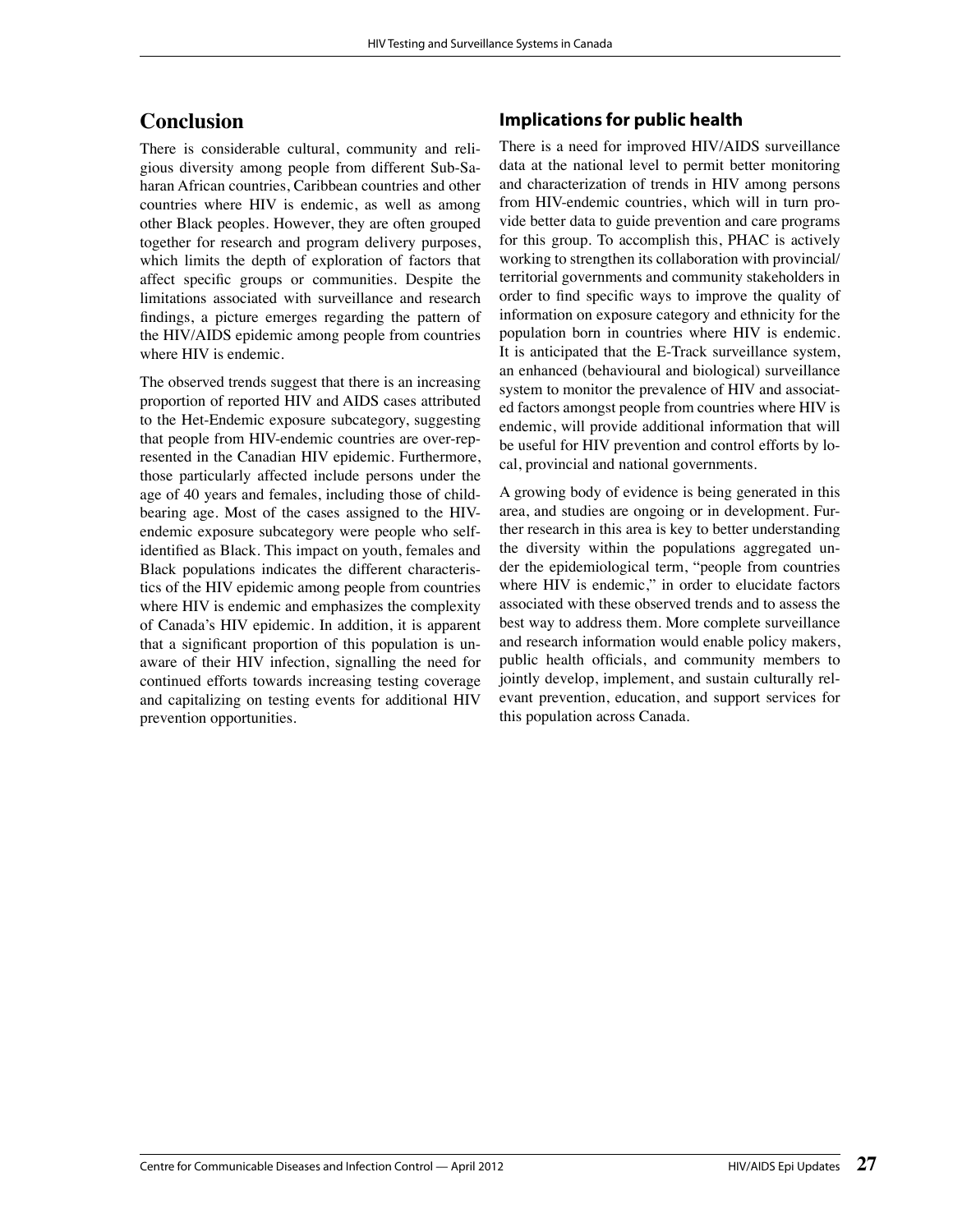## **References**

- 1. UNAIDS Global Report 2010: UNAIDS Report on the global AIDS epidemic 2010 [Internet]. UNAIDS; 2010 [Cited 4/20/2011, 2011]. Available from: http:// www. unaids.org/globalreport/ Global\_report.htm.
- 2. Statistics Canada. Immigration in Canada: A Portrait of the Foreign-born Population, 2006 Census: Findings. Statistics Canada, Catalogue No.: 97-557-XIE, 2006.
- 3. Ali F, Aslam M, Ogunnaike-Cooke S, Boulos D, Archibald C. Demographic distribution of population groups originating from HIV-endemic countries in Canada. 4th Annual Public Health Agency of Canada Research Forum. Public Health Agency of Canada; 2009.
- 4. Public Health Agency of Canada. People from Countries where HIV is Endemic - Black people of African and Caribbean descent living in Canada: Public Health Agency of Canada; 2010.
- 5. Health Canada. Migration Health: Embracing a Determinants of Health Approach. Health Policy Research Bulletin, Issue 17, December 2010.
- 6. Yang Q, Boulos D, Yan P, Zhang F, Remis RS, Schanzer D, et al. Estimates of the number of prevalent and incident human immunodeficiency virus (HIV) infections in Canada, 2008. Can J Public Health 2010;101(6):486-90.
- 7. Public Health Agency of Canada. HIV/AIDS Epi Updates. Surveillance and Risk Assessment Division, Centre for Communicable Diseases and Infection Control, Public Health Agency of Canada; 2010.
- 8. Department of Justice. Immigration and Refugee Protection Act 2001, c. 27, s. 28; 2003, c. 22, s. 172(E). http:// laws-lois.justice.gc.ca/eng/acts/I-2.5/page-1.html#h-1
- 9. Remis RS, Swantee C, Liu J. Report on HIV/AIDS in Ontario 2008. Toronto, ON: Epidemiological Monitoring Unit, University of Toronto; 2010.
- 10. Bitera R, Fauvel M, Alary M, Parent R, Sylvain D, Hastie M. Programme de surveillance de l'infection par le virus de l'immunodéficience humaine (VIH) au Québec: mise a jour des données au 30 juin 2010. Laboratoire de santé publique du Québec. Direction des risques biologiques et de la santé au travail. Février 2011. Avec la collaboration de l'Unité de recherche en santé des populations du Centre hospitalier affilié universitaire de Québec.
- 11. Adrien A, Boulos D, Tremblay C, Leclerc P, Cox J, Archibald CP, et al. Self-reported HIV testing behaviours among Quebecers of Haitian origin. Can J Infect Dis Med Microbiol 2009; Spring;20(Suppl B):73B (Abstract P220).
- 12. Calzavara L, Tharao W, Gray KA, Johns A, Burchell A, Myers T, et al. HIV Prevalence in Toronto's East African Communities. Can J Infect Dis Med Microbiol 2009; Spring;20(Suppl B):38B (Abstract O095).
- 13. Gray KA, Calzavara L, Tharao W, Johns A, Burchell A, Myers T, et al. Factors Associated With HIV Testing In Toronto's East African Communities: Results From EAST. Can J Infect Dis Med Microbiol 2008; March/ April;19(Suppl A):78A (Abstract P225).
- 14. Tharao WE, Stanley R, Massaquoi N, Leonard L, Samson L, McGee F, et al. Missed HIV Prevention Opportunities: African and Caribbean Women and HIV Testing during pregnancy. Can J Infect Dis Med Microbiol 2009; Spring;20(Suppl B):33B (Abstract O075).
- 15. Gray KA, Calzavara L, Tharao W, Johns A, Burchell A, Myers T, et al. Risk behaviour among EAST (East African Health Study in Toronto) participants with multiple sexual partners. Can J Infect Dis Med Microbiol 2009; Spring;20(Suppl B):66B (Abstract P193).
- 16. Adrien A, Cox J, Leclerc P, Boivin J-, Archibald C, Boulos D, et al. Behavioural Risks for HIV Infection Among Quebec Residents of Haitian Origin. J Immigr Minor Health 2010 Dec;12(6):894-9.
- 17. Adrien A, Leaune V, Remis R, Boivin J, Rud E, Duperval R, et al. Migration and HIV: an epidemiological study of Montrealers of Haitian origin. Int J STD AIDS 1999;10(4):237-42.
- 18. Beaulieu M, Adrien A, Vouma JIL, Desanges S, Jean-Gilles J. Experiences of group sex among young male Quebecers of Haitian origin: HIV Risk environment and social context. Can J Infect Dis Med Microbiol 2009; Spring;20(Suppl B):91B (Abstract P295).
- 19. Lawson E, Gardezi F, Calzavara L, Husbands W, Myers T, Tharao WE. HIV/AIDS stigma, denial, fear and discrimination: experiences and responses of people from African and Caribbean communities. The HIV Social, Behavioural and Epidemiological Studies Unit, University of Toronto. Toronto: University of Toronto; 2006. Joint publication of the African and Caribbean Council on HIV/AIDS in Ontario (ACCHO)
- 20. Gardezi F, Calzavara L, Husbands W, Tharao W, Lawson E, Myers T, et al. Experiences of and responses to HIV among African and Caribbean communities in Toronto, Canada. AIDS Care 2008;20(6):718-25.
- 21. Calzavara L, Myers T, Husbands W, Tharao W, Satzinger F, HIV Stigma Study Team. Homophobia and its implications for HIV transmission and intervention programs in African and Caribbean communities in Canada. Can J Infect Dis Med Microbiol 2009; Spring;20(Suppl B):33B (Abstract O076).
- 22. Baidoobonso S, Longman RM, Bauer GR, Nleya-Ncube M, Abdelkader M, Pugh D, et al. The Black, African and Caribbean Canadian Health (BLACCH) Study: Phase I Preliminary Findings. 19th Annual Canadian Conference on HIV/AIDS Research; 2010 May 13-16; Saskatoon, Canada. 2010;2010(4/20/2010).
- 23. Baidoobonso S, Mokanan H, Abdelkader M, Bauer G. Similarities and differences in health care use and HIVrelated concerns based on immigration profile: findings from the BLACCH study interviews. 13th Annual Ontario HIV Treatment Network (OHTN) Research Conference: Research at the Front Lines: Targeting the Complexities of HIV. November 15, 16 2010. Abstract book. Toronto (ON); 2010. (Abstract 136).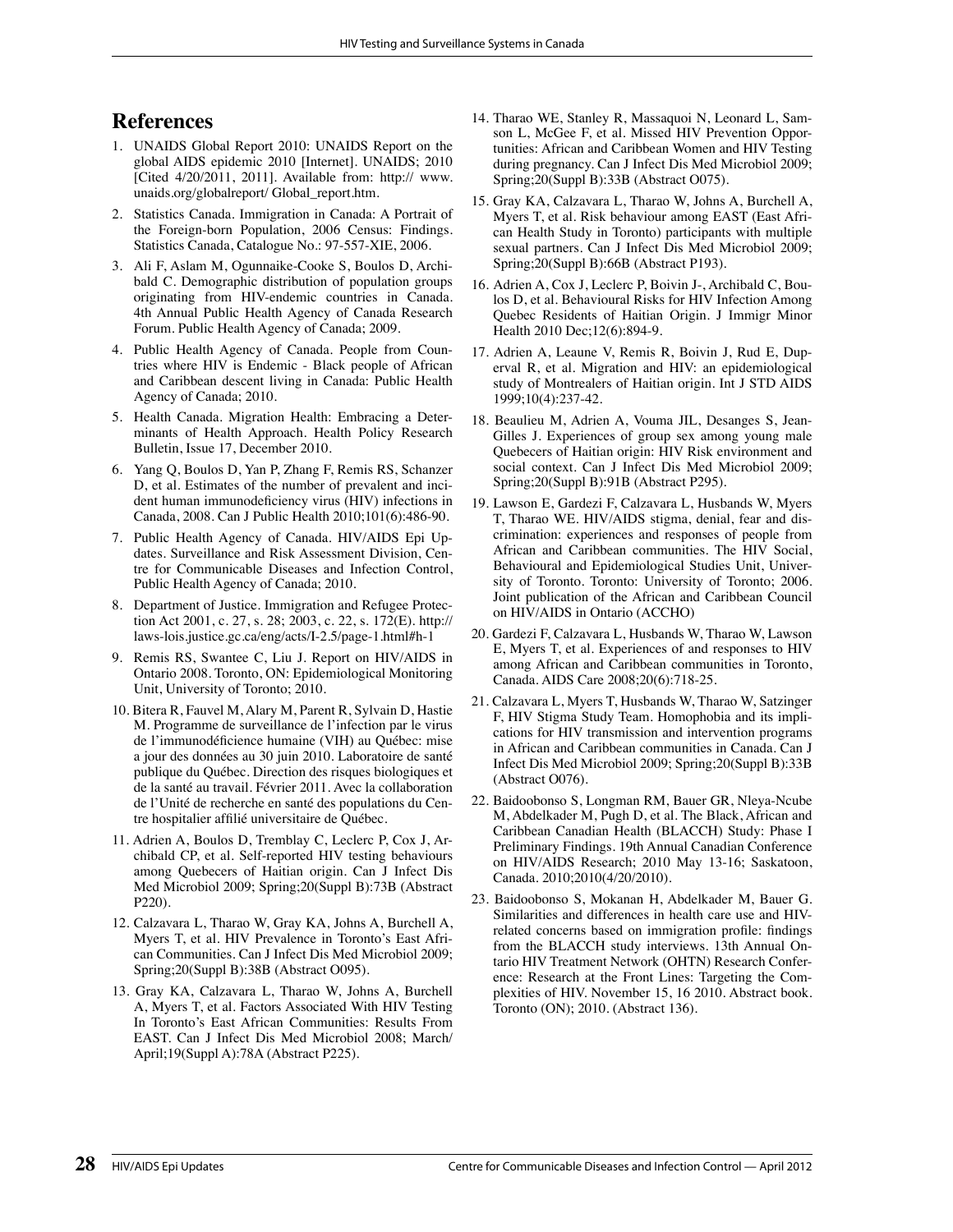- 24. Noh MS, Rueda S, Noh S, Li A, Fenta H, Rourke SB, et al. Impact of HIV Stigma on Health Outcomes Among People Born Abroad Living with HIV. Can J Infect Dis Med Microbiol 2009; Spring;20(Suppl B):99B. (Abstract P323).
- 25. DA Falconer & Associates Inc. Taking Action on HIV/ AIDS in Black Communities in Canada: A Resource for Moving Ahead. Ottawa: Interagency Coalition on AIDS and Development (ICAD); 2008.
- 26. Brandson EK, Barrios R. African Refugee Resettlement In Vancouver And HIV Infection. Can J Infect Dis Med Microbiol 2008; March/April;19(Suppl A):91A. (Abstract P270).
- 27. Brandson EK, Duncan KC, Barrios R. African Refugee Resettlement in Vancouver and HIV Infection. Can J Infect Dis Med Microbiol 2009; Spring;20(Suppl B):33B. (Abstract O077).
- 28. Gilmore N, Klein MB, Lalonde R, Ankouad A, Cyr J, Duchesneau C, et al. Clinical and Treatment Outcomes of an Observational Cohort of HIV-Infected, Sub-Saharan Refugees Cared For In A Multidisciplinary Clinic In Canada. Can J Infect Dis Med Microbiol 2008; March/ April;19(Suppl A):32A. (Abstract O0F64).
- 29. Krentz H, Gill MJ. The five-year impact of an evolving global epidemic, changing migration patterns, and policy changes in a regional Canadian HIV population. Health Policy 2009;90(2-3):296-302.
- 30. Coyte PC, Thavorn K, Dhanji H. The economic burden of immigrants with HIV/AIDS: When to say no? J Global Bus Advance 2010;3(1):60-78.
- 31. Omorodion F, Gbadebo K, Ishak P. HIV vulnerability and sexual risk among African youth in Windsor, Canada. Culture, Health and Sexuality 2007;9(4):429-37.
- 32. Haag D, Gilbert M. Trends in HIV Positive Immigrants and Reporting by Citizenship and Immigration Canada (CIC), 2000-2007. BC Centre for Disease Control; 2007.
- 33. Haag D, Gilbert M, Smith S, Ogilvie G, Rekart M. Arriving In BC: Trends In HIV Positive Individuals Immigrating To British Columbia, Canada. Can J Infect Dis Med Microbiol 2008; March/April;19(Suppl A):78A. (Abstract P223).